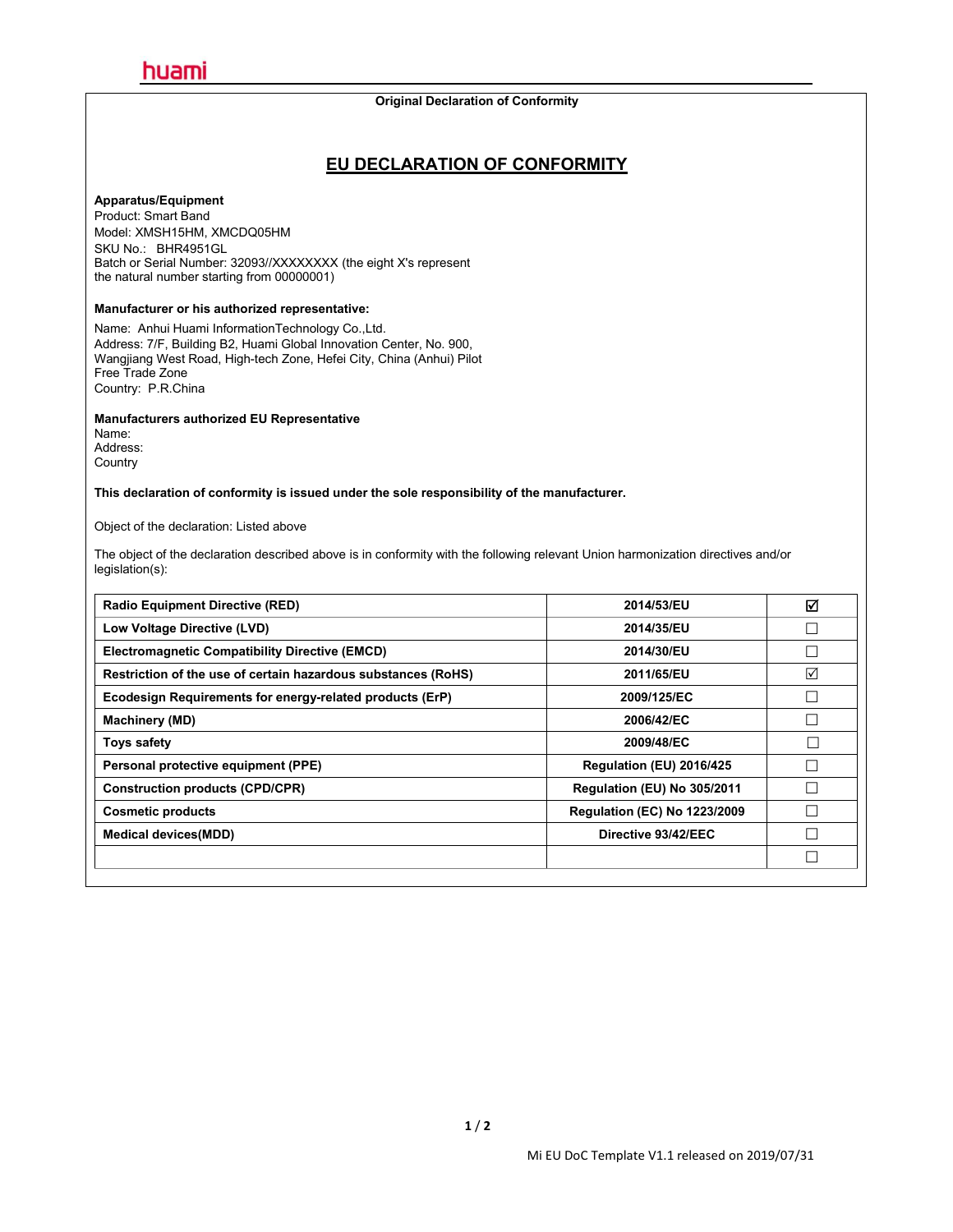References to the relevant harmonized standards used, including the date of the standard, or references to the other technical specifications, including the date of the specification, in relation to which conformity is declared:

| <b>Harmonized Standard</b>     | <b>Test Report No.</b> | <b>Test lab</b> |
|--------------------------------|------------------------|-----------------|
| EN 301 489-1 V2.2.3            | 201202629SHA-003       | Intertek        |
| EN 301 489-17 V3.2.4           | 201202629SHA-003       | Intertek        |
| EN 300 328 V2.2.2              | 201202629SHA-001       | Intertek        |
| EN 62479:2010<br>EN 50663:2017 | 201202629SHA-004       | Intertek        |
| EN 62368-1:2014+A11:2017       | 201202628SHA-001       | Intertek        |
| EN 55032:2015                  | 201202629SHA-002       | Intertek        |
| EN 55035:2017                  | 201202629SHA-002       | Intertek        |
| EN IEC 63000:2018              | 66203600446            | BV              |
|                                |                        |                 |

Signed for and on behalf of: Anhui Huami InformationTechnology Co.,Ltd

Place and date of issue: 7/F, Building B2, Huami Global Innovation Center, No. 900, Wangjiang West

Road, High-tech Zone, Hefei City, China (Anhui) Pilot Free Trade Zone, China . 2021-03-11

Signature:

œ Name, function: *Lloyd Wong Certification Manager* 

Color Image of product:



 $\epsilon$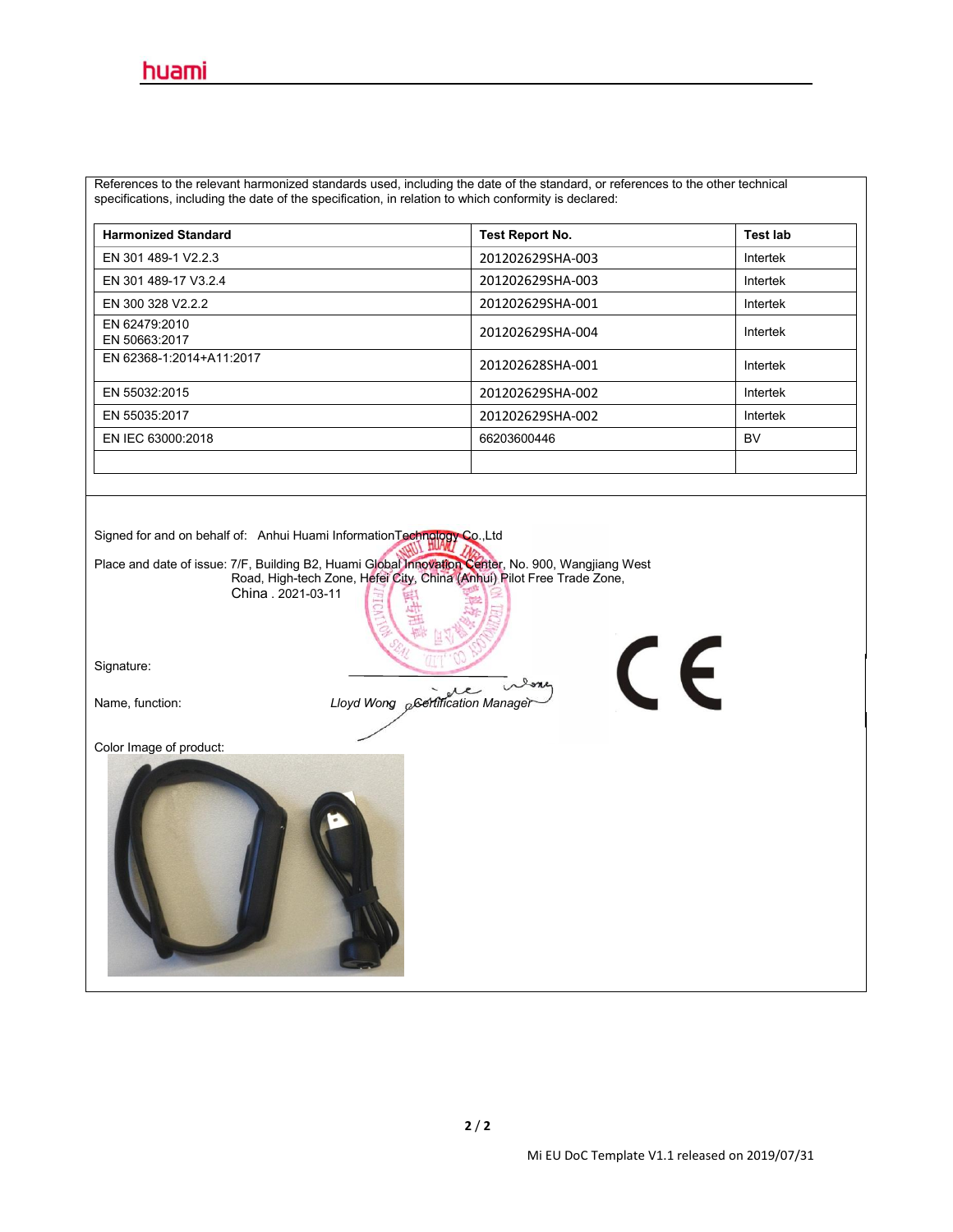#### **Překlad původního prohlášení o shodě**

## **PROHLÁŠENÍ O SHODĚ EU**

#### **Zařízení**

Produkt:Smart Band Model:XMSH15HM, XMCDQ05HM Č. SKU: BHR4951GL Šarže nebo výrobní číslo: 32093//XXXXXXX (the eight X's represent the natural number starting from 00000001)

#### **Výrobce nebo jeho autorizovaný zástupce:**

Název:Anhui Huami InformationTechnology Co.,Ltd. Adresa:7/F, Building B2, Huami Global Innovation Center, No.900, Wangjiang West Road, High-tech Zone, Hefei City, China (Anhui) Pilot Free Trade Zone Země:P.R.China

### **Autorizovaný zástupce výrobce pro EU**

Název: Adresa: Země:

**Toto prohlášení o shodě je vydáváno zcela na přímou odpovědnost výrobce.**

Předmět prohlášení: Uvedeno výše Uvedeno výše

Výše uvedený předmět prohlášení splňuje níže uvedené relevantní harmonizační směrnice a/nebo legislativu EU:

| 2014/53/EU                 | ☑ |
|----------------------------|---|
| 2014/35/EU                 |   |
| 2014/30/EU                 |   |
| 2011/65/EU                 | ☑ |
| 2009/125/ES                |   |
| 2006/42/ES                 |   |
| 2009/48/ES                 |   |
| Směrnice (EU) 2016/425     |   |
| Směrnice (EU) č. 305/2011  |   |
| Směrnice (ES) č. 1223/2009 |   |
| Směrnice 93/42/EHS         |   |
|                            |   |
|                            |   |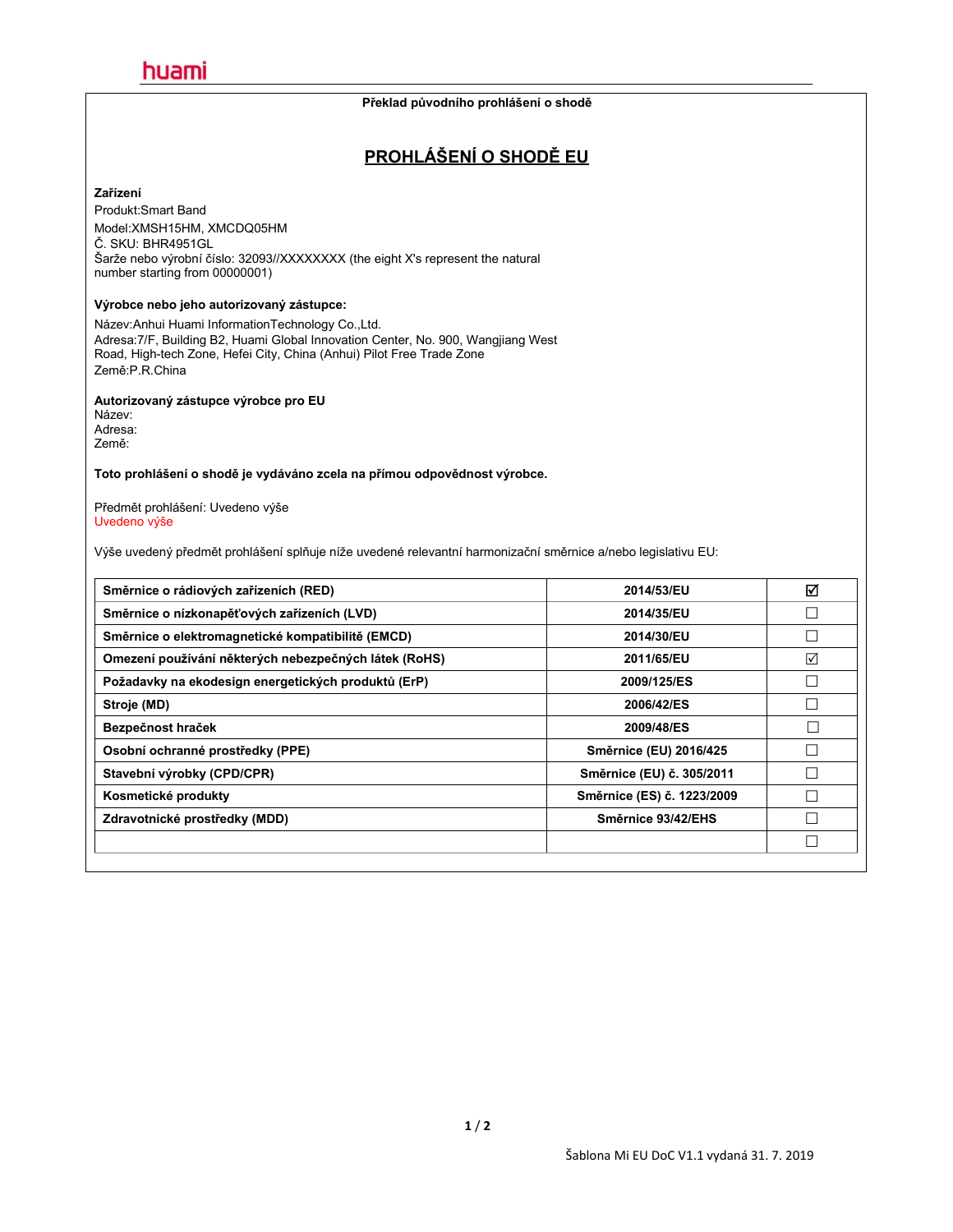Níže najdete odkazy na použité relevantní harmonizované standardy (včetně data standardu) nebo na další technické specifikace (včetně data specifikace) v souvislosti s prohlašovanou shodou:

| Harmonizovaný standard         | Testovací zpráva č. | <b>Testovací</b><br>laboratoř |
|--------------------------------|---------------------|-------------------------------|
| EN 301 489-1 V2.2.3            | 201202629SHA-003    | Intertek                      |
| EN 301 489-17 V3.2.4           | 201202629SHA-003    | Intertek                      |
| EN 300 328 V2.2.2              | 201202629SHA-001    | Intertek                      |
| EN 62479:2010<br>EN 50663:2017 | 201202629SHA-004    | Intertek                      |
| EN 62368-1:2014+A11:2017       | 201202628SHA-001    | Intertek                      |
| EN 55032:2015                  | 201202629SHA-002    | Intertek                      |
| EN 55035:2017                  | 201202629SHA-002    | Intertek                      |
| EN IEC 63000:2018              | 66203600446         | <b>BV</b>                     |
|                                |                     |                               |

Podpis:

Barevný obrázek produktu:



Podepsáno za a jménem **Anhui Huami InformationTechnology Co.,Ltd** 

7/F, Building B2, Huami Global Innovation Center, No. 900, Wangjiang West<br>Road, High-tech Zone, Hefer City, China (Anhui) Pilot Free Trade Zone,<br>China - 2021, 03, 14, 2021, 2021, 2021, 2021, 2021, 2021, 2021, 2021, 2021, 2 China . 2021-03-11

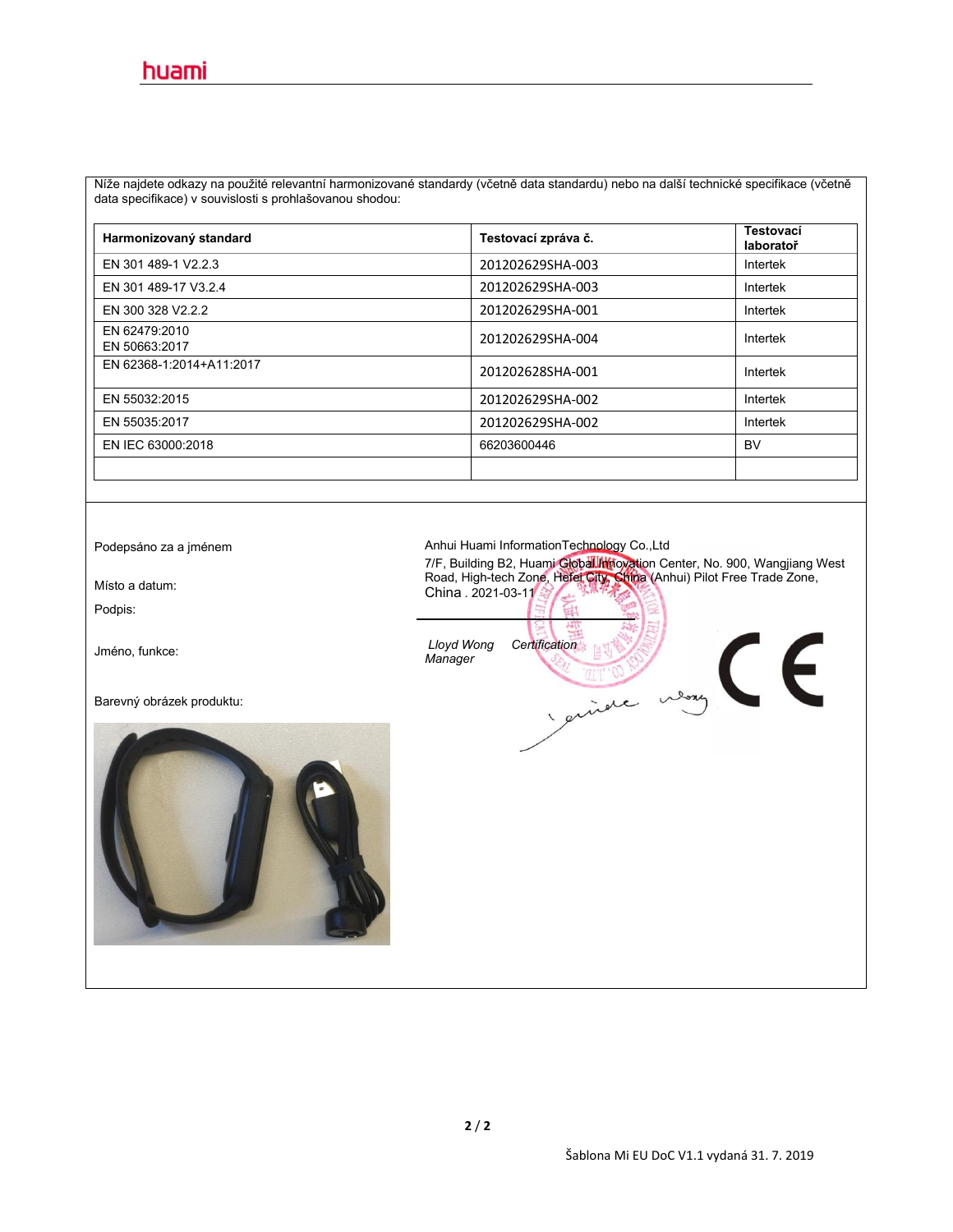#### **Übersetzung der ursprünglichen Konformitätserklärung**

## **EU-KONFORMITÄTSERKLÄRUNG**

#### **Elektrogeräte/Geräte**

Produkt:Smart Band Modell:XMSH15HM, XMCDQ05HM SKU-Nr.:BHR4951GL Chargen- oder Seriennummer:32093//XXXXXXX (the eight X's represent the natural number starting from 00000001)

#### **Hersteller oder dessen autorisierter Vertreter:**

Name:Anhui Huami InformationTechnology Co.,Ltd. Adresse:7/F, Building B2, Huami Global Innovation Center, No.900, Wangjiang West Road, High-tech Zone, Hefei City, China (Anhui) Pilot Free Trade Zone Land:P.R.China

#### **Autorisierte EU-Vertretung des Herstellers**

Name: Adresse: Land

**Diese Konformitätserklärung wird unter der alleinigen Verantwortung des Herstellers ausgestellt.**

Gegenstand der Erklärung: Oben aufgeführt Oben aufgeführt

Gegenstand der oben beschriebenen Erklärung ist die Konformität mit den folgenden relevanten Harmonisierungsrichtlinien und/oder<br>Gesetzen der EU:

| Funkgeräte-Richtlinie (RED)                                              | 2014/53/EU                    | ☑ |
|--------------------------------------------------------------------------|-------------------------------|---|
| Niederspannungsrichtlinie (NSR)                                          | 2014/35/EU                    |   |
| Richtlinie über die elektromagnetische Verträglichkeit (EMV)             | 2014/30/EU                    |   |
| Beschränkung der Verwendung bestimmter gefährlicher Stoffe (RoHS)        | 2011/65/EU                    | ☑ |
| Ökodesign-Anforderungen für energieverbrauchsrelevante Produkte<br>(ErP) | 2009/125/EC                   |   |
| Maschinen (MD)                                                           | 2006/42/EC                    |   |
| Sicherheit von Spielzeug                                                 | 2009/48/EC                    | Г |
| Persönliche Schutzausrüstung (PSA)                                       | Verordnung (EU) 2016/425      |   |
| <b>Bauprodukte (BPR)</b>                                                 | Verordnung (EU) Nr. 305/2011  |   |
| Kosmetikprodukte                                                         | Verordnung (EU) Nr. 1223/2009 |   |
| Medizinprodukte (MDD)                                                    | Richtlinie 93/42/EEC          |   |
|                                                                          |                               |   |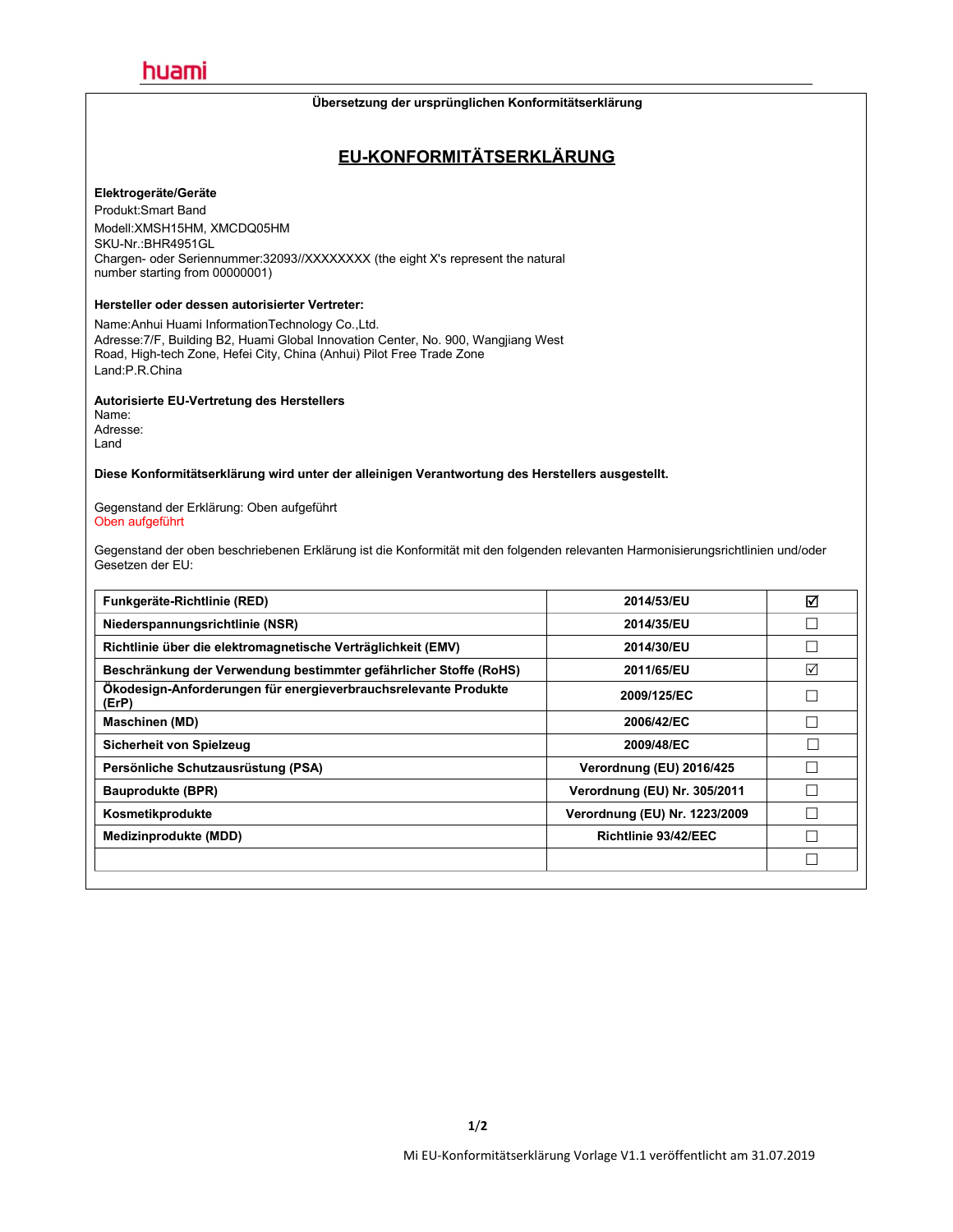Bezugnahme auf die verwendeten einschlägigen harmonisierten Normen, einschließlich des Datums der Norm, oder Bezugnahme auf Spezifikationen, einschließlich des Datums der Spezifikation, für die die Konformität erklärt wird:

| <b>Harmonisierte Norm</b>      | Testbericht-Nr.  | <b>Testlabor</b> |
|--------------------------------|------------------|------------------|
| EN 301 489-1 V2.2.3            | 201202629SHA-003 | Intertek         |
| EN 301 489-17 V3.2.4           | 201202629SHA-003 | Intertek         |
| EN 300 328 V2.2.2              | 201202629SHA-001 | Intertek         |
| EN 62479:2010<br>EN 50663:2017 | 201202629SHA-004 | Intertek         |
| EN 62368-1:2014+A11:2017       | 201202628SHA-001 | Intertek         |
| EN 55032:2015                  | 201202629SHA-002 | Intertek         |
| EN 55035:2017                  | 201202629SHA-002 | Intertek         |
| EN IEC 63000:2018              | 66203600446      | <b>BV</b>        |
|                                |                  |                  |

Unterschrift:

Farbbild des Produkts:



Unterzeichnet für und im Namen von: Anhui Huami InformationTechnology Co.,Ltd

Ort und Datum der Ausstellung: 7/F, Building B2, Huami Global Innovation Center, No. 900, Wangjiang West<br>Road, High-tech Zone, <del>Khina (Anhui</del>) Pilot Free Trade Zone, New York of the Road, High-tech Zone, Khina China . 2021-03-11 2 / 登位步

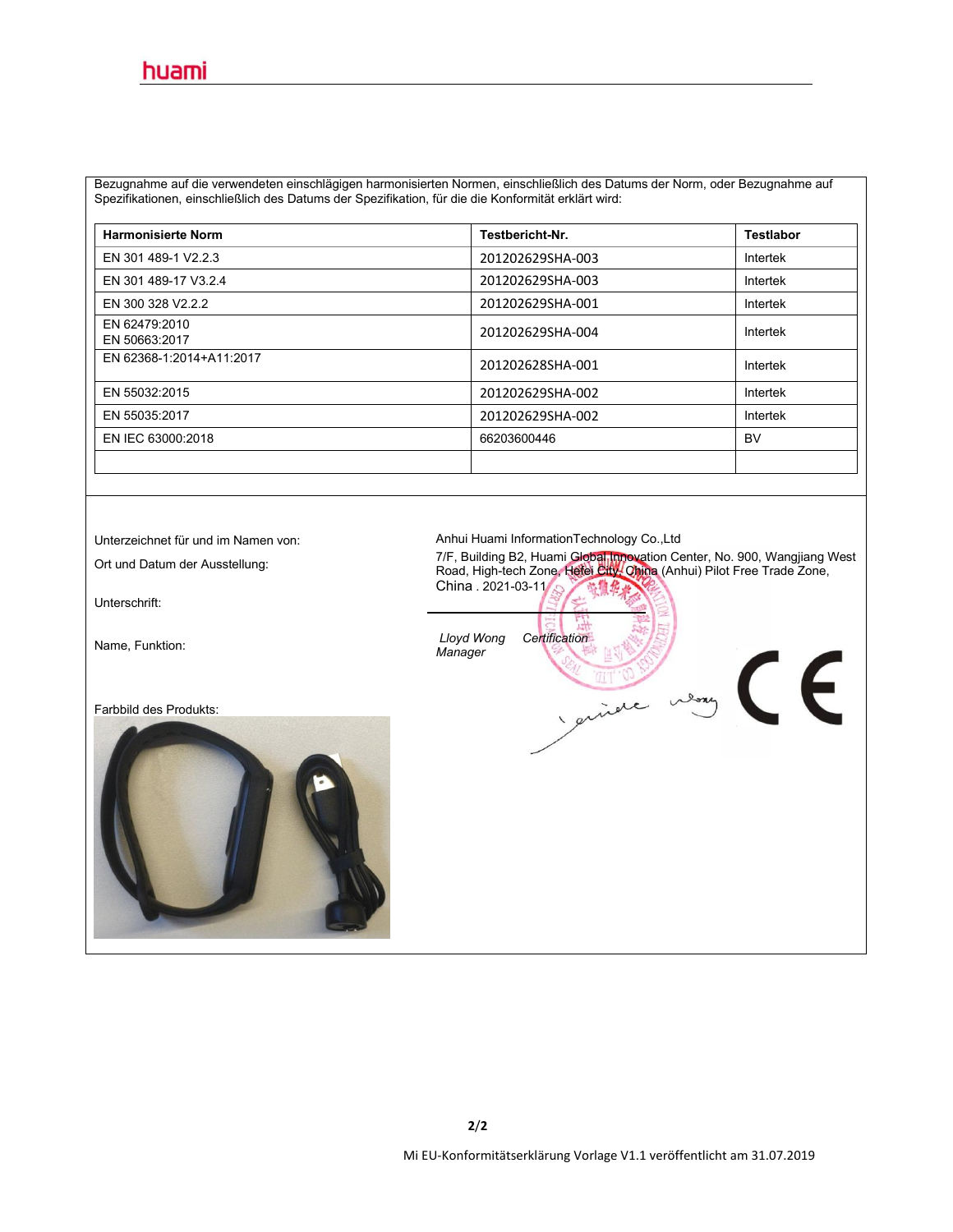#### **Μετάφραση της αρχικής δήλωσης συμμόρφωσης**

### **ΔΗΛΩΣΗ ΣΥΜΜΟΡΦΩΣΗΣ ΤΗΣ ΕΕ**

#### **Συσκευή/Εξοπλισμός**

Προϊόν:Smart Band Μοντέλο:XMSH15HM, XMCDQ05HM Αριθμός SKU: BHR4951GL Αριθμός παρτίδας ή σειριακός αριθμός:32093//XXXXXXXX (the eight X's represent the natural number starting from 00000001)

### **Ο κατασκευαστής ή ο εξουσιοδοτημένος εκπρόσωπός του:**

Όνομα:Anhui Huami InformationTechnology Co.,Ltd. Διεύθυνση:7/F, Building B2, Huami Global Innovation Center, No.900, Wangjiang West Road, High-tech Zone, Hefei City, China (Anhui) Pilot Free Trade Zone Χώρα:P.R.China

#### **Ο εξουσιοδοτημένος εκπρόσωπος του κατασκευαστή στην ΕΕ**

Όνομα: Διεύθυνση: Χώρα

**Αυτή η δήλωση συμμόρφωσης εκδίδεται με την αποκλειστική ευθύνη του κατασκευαστή.**

Αντικείμενο της δήλωσης: Αναφέρεται παραπάνω Αναφέρεται παραπάνω

Το αντικείμενο της δήλωσης που περιγράφεται παραπάνω είναι σύμφωνο με τις ακόλουθες σχετικές οδηγίες ή/και νομοθετικές πράξεις εναρμόνισης της Ένωσης:

| Οδηγία ραδιοεξοπλισμού (RED)                                                          | 2014/53/EE                      | ☑               |
|---------------------------------------------------------------------------------------|---------------------------------|-----------------|
| Οδηγία Χαμηλής Τάσης (LVD)                                                            | 2014/35/EE                      |                 |
| Οδηγία για την ηλεκτρομαγνητική συμβατότητα (EMCD)                                    | 2014/30/EE                      |                 |
| Περιορισμός της χρήσης ορισμένων επικίνδυνων ουσιών (RoHS)                            | 2011/65/EE                      | $\triangledown$ |
| Απαιτήσεις οικολογικού σχεδιασμού για τα συνδεόμενα με την ενέργεια<br>προϊόντα (ErP) | 2009/125/EK                     |                 |
| Μηχανήματα (MD)                                                                       | 2006/42/EK                      | П               |
| Ασφάλεια των παιχνιδιών                                                               | 2009/48/EK                      |                 |
| Εξοπλισμός ατομικής προστασίας (PPE)                                                  | Κανονισμός (ΕΕ) 2016/425        |                 |
| Δομικά προϊόντα (CPD/CPR)                                                             | Κανονισμός (ΕΕ) Αριθ. 305/2011  | Г               |
| Καλλυντικά προϊόντα                                                                   | Κανονισμός (ΕΚ) Αριθ. 1223/2009 |                 |
| Ιατρικές συσκευές (MDD)                                                               | Οδηγία 93/42/ΕΟΚ                |                 |
|                                                                                       |                                 |                 |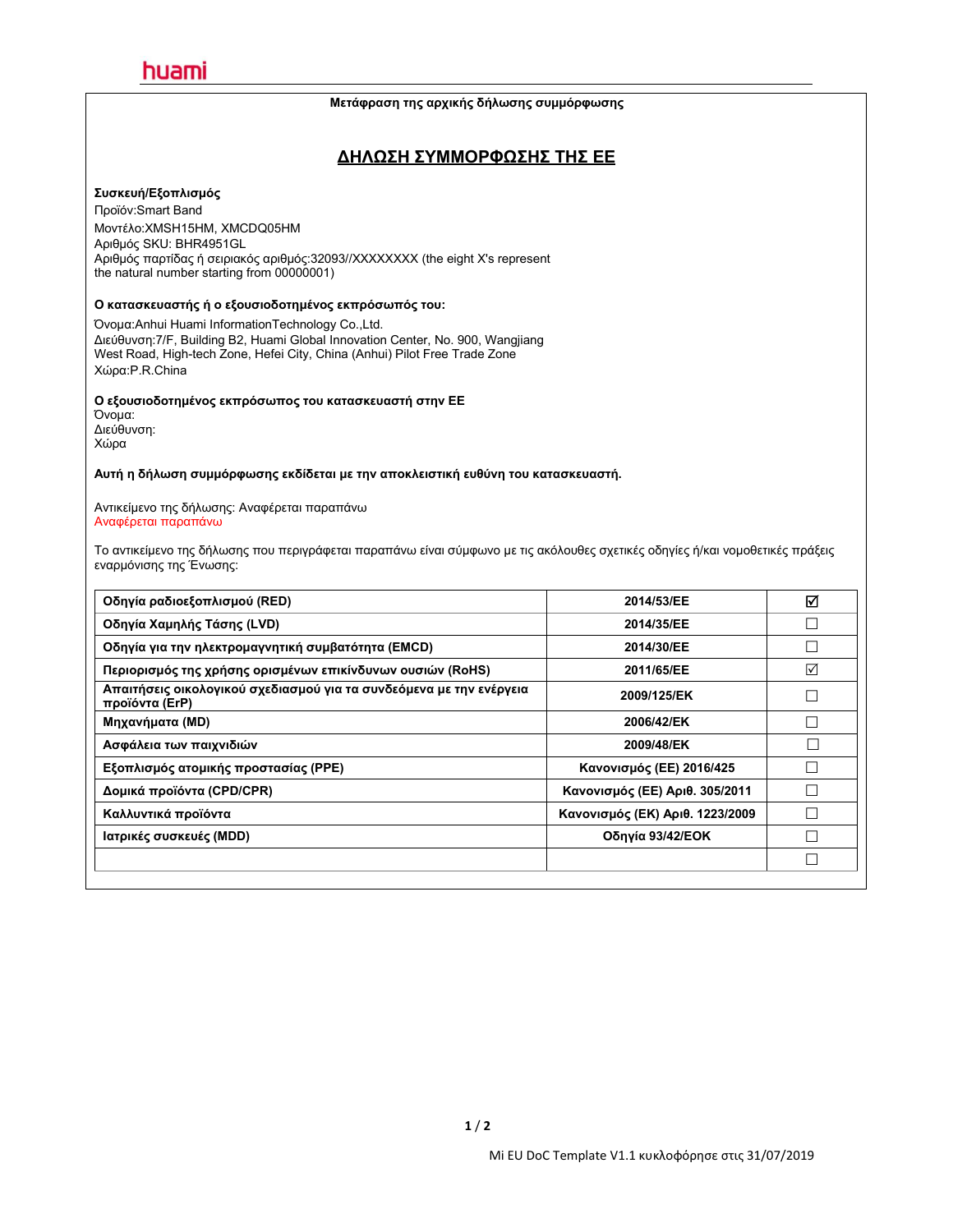Αναφορές στα σχετικά χρησιμοποιούμενα εναρμονισμένα πρότυπα, συμπεριλαμβανομένης της ημερομηνίας του προτύπου ή των παραπομπών στις άλλες τεχνικές προδιαγραφές, συμπεριλαμβανομένης της ημερομηνίας της προδιαγραφής, για την οποία δηλώνεται η συμμόρφωση:

| Πρότυπο εναρμόνισης            | Αριθμός Αναφοράς δοκιμών | Εργαστήριο<br>δοκιμών |
|--------------------------------|--------------------------|-----------------------|
| EN 301 489-1 V2.2.3            | 201202629SHA-003         | Intertek              |
| EN 301 489-17 V3.2.4           | 201202629SHA-003         | Intertek              |
| EN 300 328 V2.2.2              | 201202629SHA-001         | Intertek              |
| EN 62479:2010<br>EN 50663:2017 | 201202629SHA-004         | Intertek              |
| EN 62368-1:2014+A11:2017       | 201202628SHA-001         | Intertek              |
| EN 55032:2015                  | 201202629SHA-002         | Intertek              |
| EN 55035:2017                  | 201202629SHA-002         | Intertek              |
| EN IEC 63000:2018              | 66203600446              | <b>BV</b>             |
|                                |                          |                       |

Υπογεγραμμένο για λογαριασμό και εξ ονόματος: Anhui Huami InformationTechnology Co.,Ltd

Υπογραφή:

Έγχρωμη εικόνα του προϊόντος:



Τόπος και χρόνος έκδοσης: 7/F, Building B2, Huami Global Innovation Center, No. 900, Wangjiang West Road, High-tech Zone, Hefei City, China (Anhui) Pilot Free Trade Zone, China . 2021-03-11

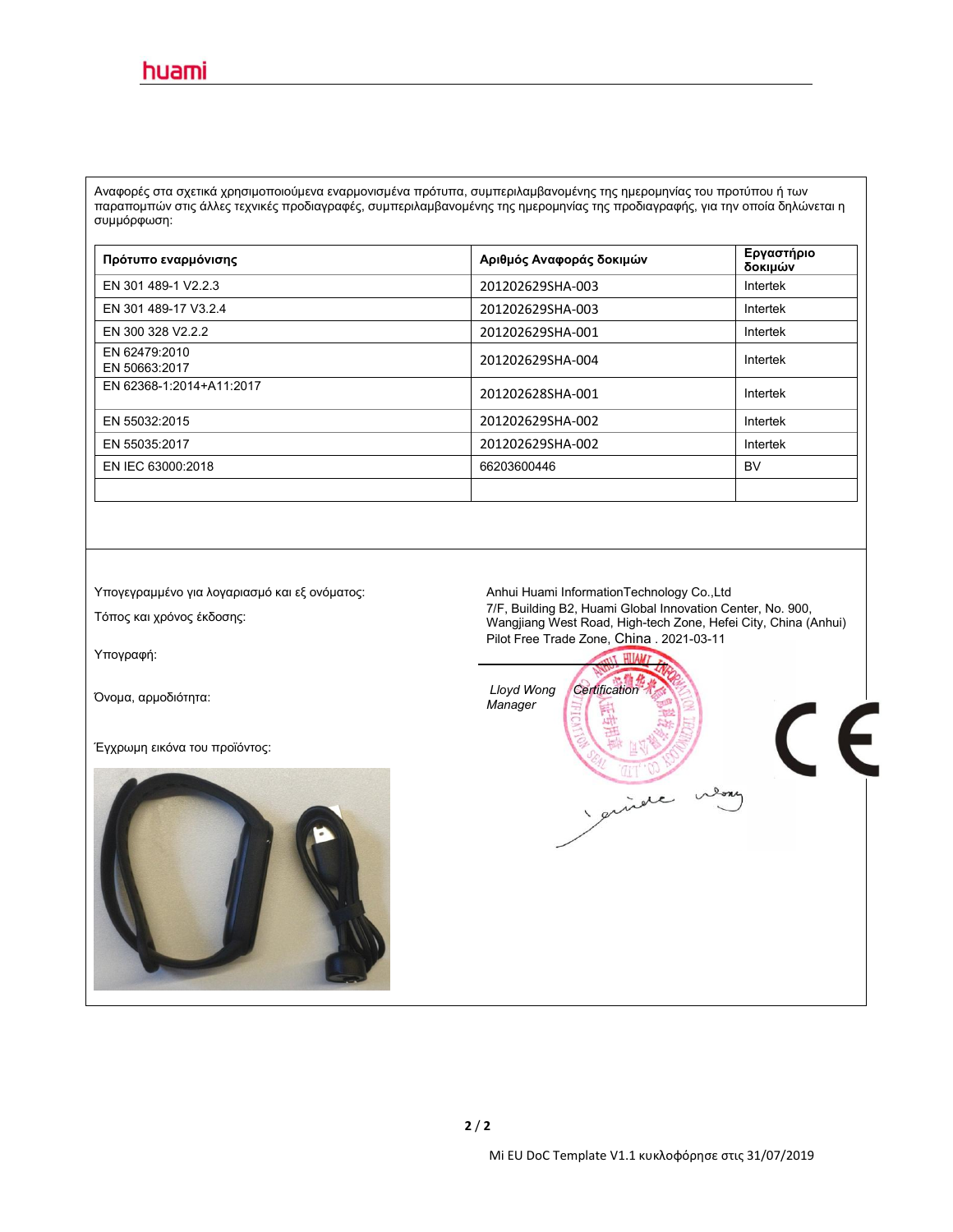#### **Traducción de la Declaración de conformidad original**

### **DECLARACIÓN DE CONFORMIDAD DE LA UE**

#### **Aparato/equipo**

Producto:Smart Band Modelo:XMSH15HM, XMCDQ05HM N.º de SKU: BHR4951GL Número de serie o de lote:32093//XXXXXXXX (the eight X's represent the natural number starting from 00000001)

#### **Fabricante o representante autorizado**

Nombre:Anhui Huami InformationTechnology Co.,Ltd. Dirección:7/F, Building B2, Huami Global Innovation Center, No.900, Wangjiang West Road, High-tech Zone, Hefei City, China (Anhui) Pilot Free Trade Zone País:P.R.China

**Representante europeo autorizado del fabricante**

Nombre: Dirección: País

**La presente declaración de conformidad se emite bajo laexclusiva responsabilidad del fabricante.**

Objeto de la declaración: Indicado arriba Indicado arriba

El objeto de la declaración que se describe más arriba cumple las siguientes legislaciones o directivas de armonización de la Unión relevantes:

| Directiva de equipos radioeléctricos (RED)                                                     | 2014/53/UE                      | ☑      |
|------------------------------------------------------------------------------------------------|---------------------------------|--------|
| Directiva de baja tensión (LVD)                                                                | 2014/35/UE                      |        |
| Directiva sobre compatibilidad electromagnética (EMCD)                                         | 2014/30/UE                      | $\Box$ |
| Restricciones a la utilización de determinadas sustancias peligrosas<br>(RoHS)                 | 2011/65/UE                      | ☑      |
| Requisitos de diseño ecológico aplicables a los productos relacionados<br>con la energía (ErP) | 2009/125/CE                     |        |
| Máquinas (MD)                                                                                  | 2006/42/CE                      | Г      |
| Seguridad de los juguetes                                                                      | 2009/48/CE                      |        |
| Equipos de protección individual (PPE)                                                         | <b>Reglamento (UE) 2016/425</b> |        |
| Productos de construcción (CPD/CPR)                                                            | Reglamento (UE) n.º 305/2011    |        |
| <b>Productos cosméticos</b>                                                                    | Reglamento (EC) n.º 1223/2009   | Г      |
| <b>Productos sanitarios (MDD)</b>                                                              | Directiva 93/42/CEE             |        |
|                                                                                                |                                 | $\Box$ |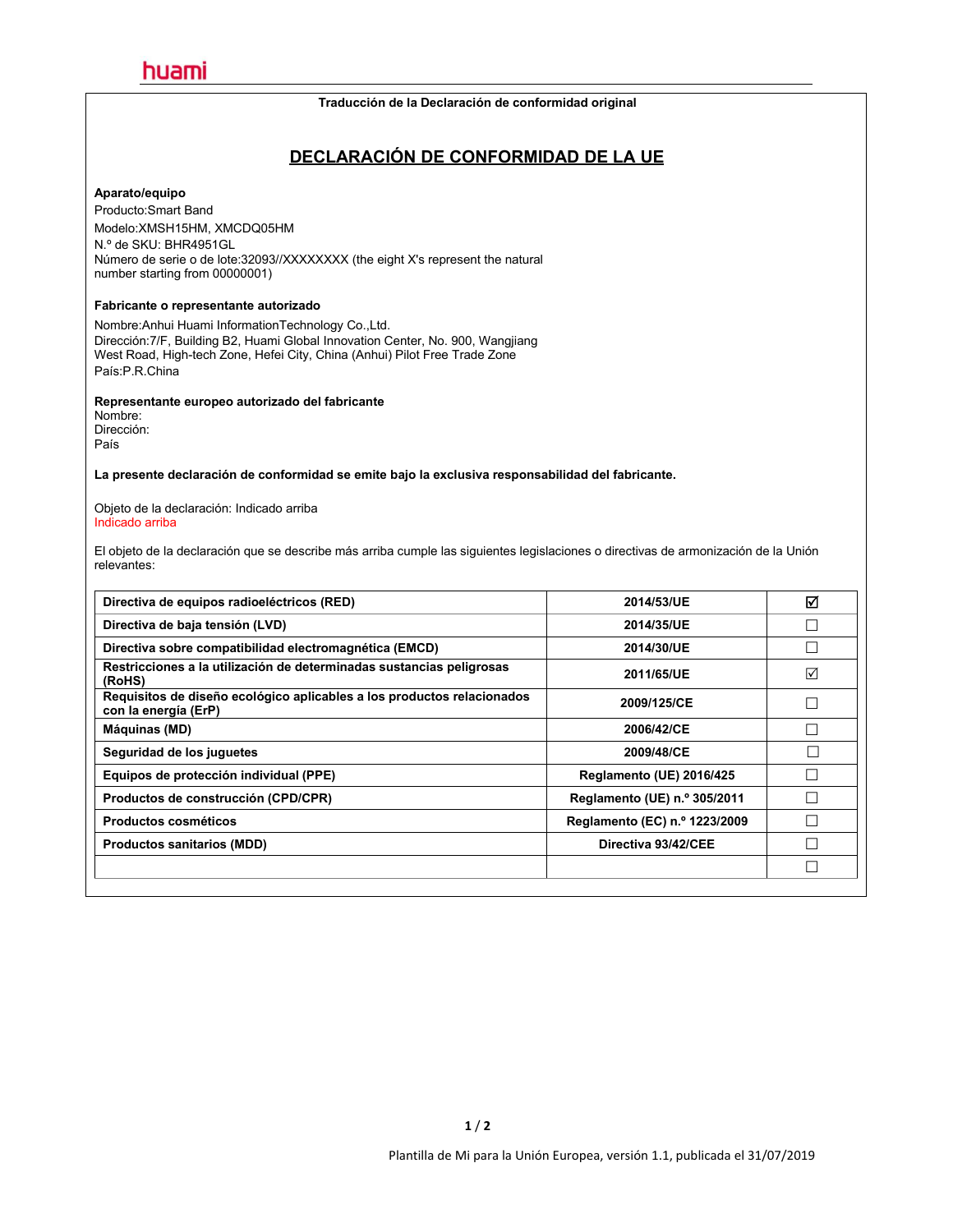Referencias a las normas armonizadas pertinentes utilizadas, incluida la fecha de la norma, o referencias a otras especificaciones técnicas, incluida la fecha de la especificación, respecto a las cuales se declara la conformidad:

| Norma armonizada               | N.º de informe de prueba | Laboratorio de<br>pruebas |
|--------------------------------|--------------------------|---------------------------|
| EN 301 489-1 V2.2.3            | 201202629SHA-003         | Intertek                  |
| EN 301 489-17 V3.2.4           | 201202629SHA-003         | Intertek                  |
| EN 300 328 V2.2.2              | 201202629SHA-001         | Intertek                  |
| EN 62479:2010<br>EN 50663:2017 | 201202629SHA-004         | Intertek                  |
| EN 62368-1:2014+A11:2017       | 201202628SHA-001         | Intertek                  |
| EN 55032:2015                  | 201202629SHA-002         | Intertek                  |
| EN 55035:2017                  | 201202629SHA-002         | Intertek                  |
| EN IEC 63000:2018              | 66203600446              | <b>BV</b>                 |
|                                |                          |                           |

Firma:

Imagen en color del producto:



Firmado por y en nombre de:<br>Anhui Huami InformationTechnology Co.,Ltd

Lugar <sup>y</sup> fecha de emisión: 7/F, Building B2, Huami Global Innovation Center, No.900, Wangjiang West Road, High-tech Zone, Hefei City, China (Anhui) Pilot Free Trade Zone, China . 2021-03-11

Nombre, cargo: *Lloyd Wong Certification Manager* prince nemy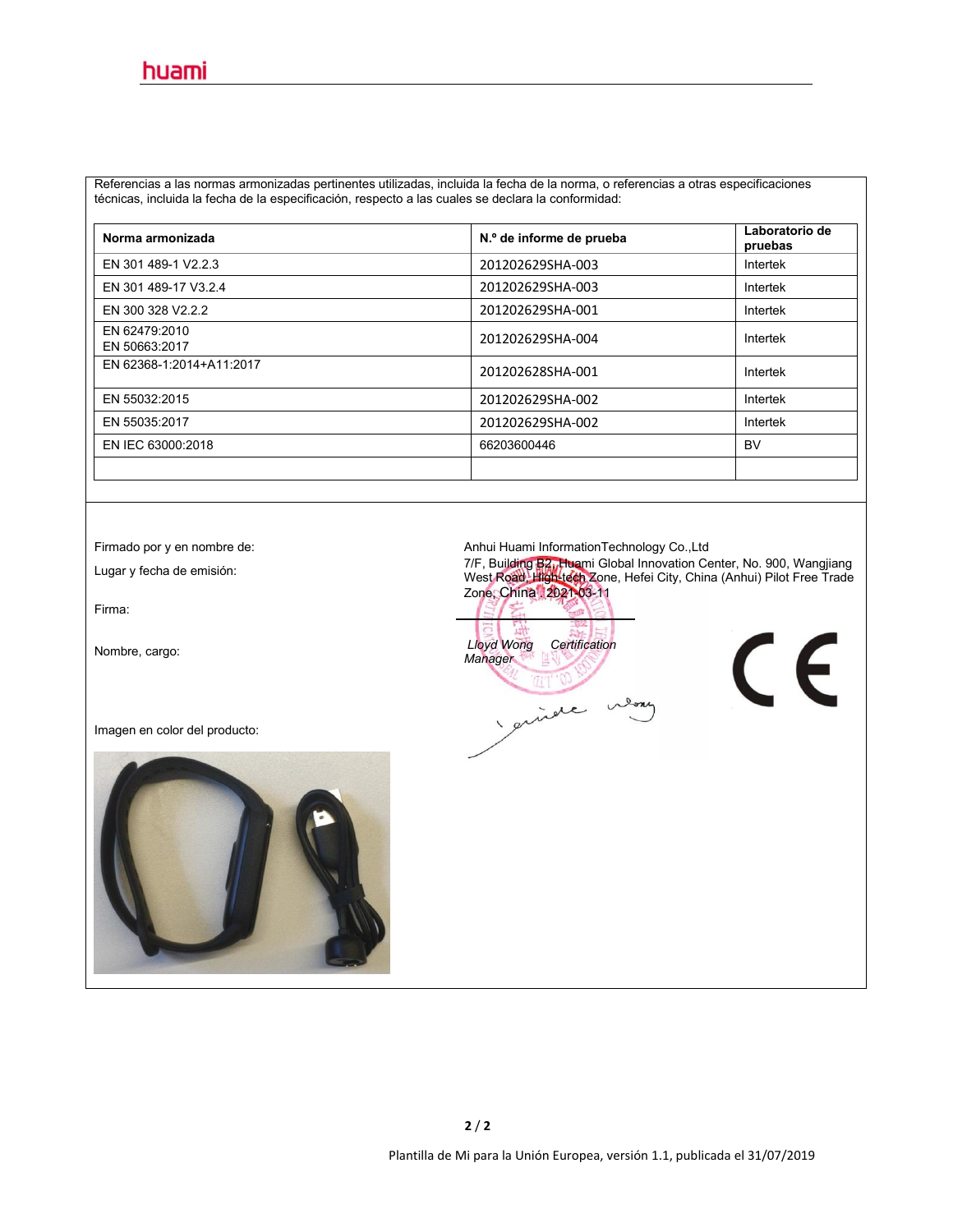#### **Traduction de la déclaration de conformité d'origine**

### **DÉCLARATION DE CONFORMITÉ DE L'UE**

#### **Appareil/équipement**

Produit :Smart Band Modèle :XMSH15HM, XMCDQ05HM Référence :BHR4951GL Numéro de lot ou de série : 32093//XXXXXXXX (the eight X's represent the natural number starting from 00000001)

#### **Fabricant ou son représentant agréé :**

Nom :Anhui Huami InformationTechnology Co.,Ltd. Adresse : 7/F, Building B2, Huami Global Innovation Center, No. 900, Wangjiang West Road, High-tech Zone, Hefei City, China (Anhui) Pilot Free Trade Zone Pays :P.R.China

#### **Représentant agréé des fabricants pour l'UE**

Nom : Adresse : Pays

**Cette déclaration de conformité est publiée sous la seule responsabilité du fabricant.**

Objet de la déclaration : Ci-dessus Ci-dessus

L'objet de la déclaration décrit ci-dessus est en conformité avec les directives et/ou les lois relatives à l'harmonisation des législations suivantes de l'Union européenne :

| Directive relative aux équipements radio (RED)                         | 2014/53/UE                     | ☑               |
|------------------------------------------------------------------------|--------------------------------|-----------------|
| Directive basse tension (LVD)                                          | 2014/35/UE                     |                 |
| Directive sur la compatibilité électromagnétique (EMCD)                | 2014/30/UE                     |                 |
| Limitation de l'utilisation de certaines substances dangereuses (RoHS) | 2011/65/UE                     | $\triangledown$ |
| Exigences d'écoconception des produits liés à l'énergie (ErP)          | 2009/125/CE                    |                 |
| Directive Machines (MD)                                                | 2006/42/CE                     |                 |
| Sécurité des jouets                                                    | 2009/48/CE                     |                 |
| Équipement de protection individuelle (EPI)                            | <b>Règlement (UE) 2016/425</b> |                 |
| <b>Produits de construction (CPD/CPR)</b>                              | Règlement (UE) n° 305/2011     |                 |
| <b>Produits cosmétiques</b>                                            | Règlement (CE) N° 1223/2009    |                 |
| Dispositifs médicaux (MDD)                                             | Directive 93/42/CEE            |                 |
|                                                                        |                                |                 |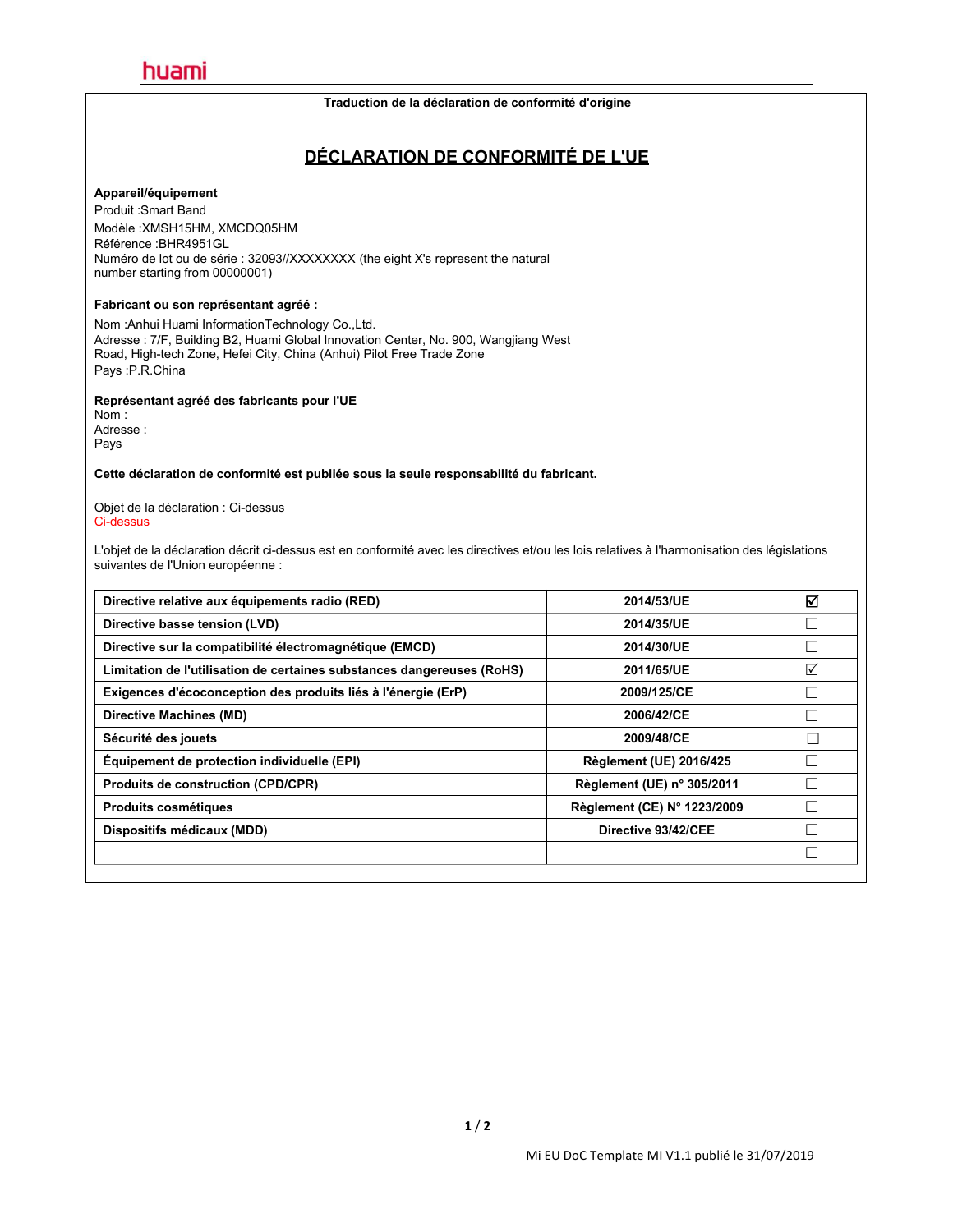Références aux normes harmonisées pertinentes utilisées, y compris la date de la norme, ou références aux autres agréments techniques, y compris la date de l'agrément, par rapport auquel la conformité est déclarée :

| Norme harmonisée               | N° rapport de test | Laboratoire de<br>test |
|--------------------------------|--------------------|------------------------|
| EN 301 489-1 V2.2.3            | 201202629SHA-003   | Intertek               |
| EN 301 489-17 V3.2.4           | 201202629SHA-003   | Intertek               |
| EN 300 328 V2.2.2              | 201202629SHA-001   | Intertek               |
| EN 62479:2010<br>EN 50663:2017 | 201202629SHA-004   | Intertek               |
| EN 62368-1:2014+A11:2017       | 201202628SHA-001   | Intertek               |
| EN 55032:2015                  | 201202629SHA-002   | Intertek               |
| EN 55035:2017                  | 201202629SHA-002   | Intertek               |
| EN IEC 63000:2018              | 66203600446        | <b>BV</b>              |
|                                |                    |                        |

Signature :

Image en couleur du produit :



Signé pour et au nom de **Anhui Huami InformationTechnology Co.,Ltd** 

7/F, Building B2, Huami Gibbal Innovation Center, No. 900, Wangjiang West المسلم 2001, Wangjiang West<br>Road, High-tech Zone, Hefei City, China (Anhui) Pilot Free Trade Zone, China . 2021-03-11

 $\epsilon$ 

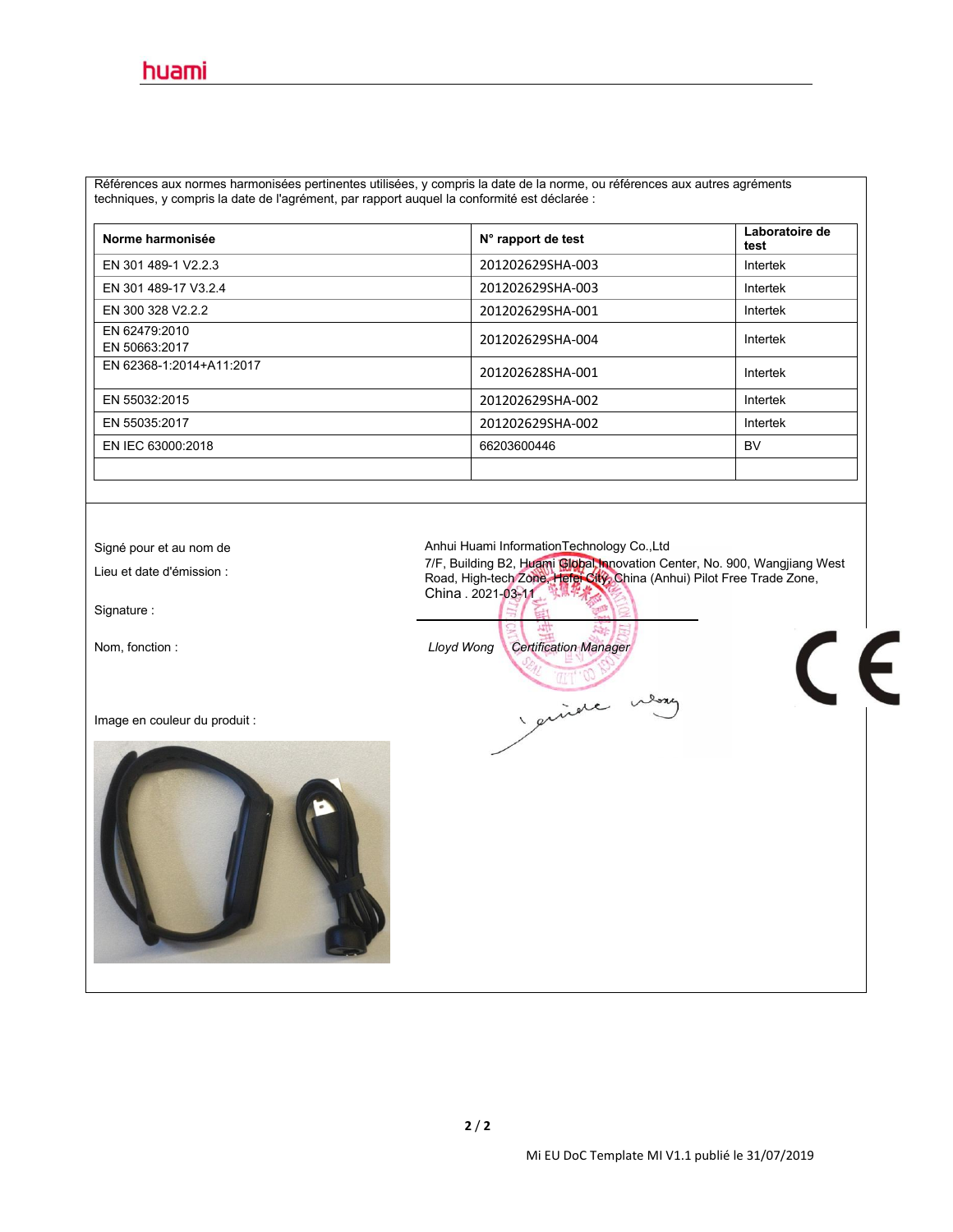#### **Traduzione della Dichiarazione di conformità originale**

### **DICHIARAZIONE DI CONFORMITÀ UE**

#### **Apparecchio/apparecchiatura**

Prodotto:Smart Band Modello:XMSH15HM, XMCDQ05HM N. SKU: BHR4951GL Numero di serie o batch: 32093//XXXXXXX(the eight X's represent the natural number starting from 00000001)

#### **Produttore o suo rappresentante autorizzato:**

Nome:Anhui Huami InformationTechnology Co.,Ltd. Indirizzo: 7/F, Building B2, Huami Global Innovation Center, No. 900, Wangjiang West Road, High-tech Zone, Hefei City, China (Anhui) Pilot Free Trade Zone Paese:P.R.China

#### **Rappresentante UE autorizzato del produttore**

Nome: Indirizzo: Paese

**La presente Dichiarazione di conformità è pubblicata sotto lapiena responsabilità del produttore.**

Oggetto della dichiarazione: Indicato in precedenza Indicato in precedenza

L'oggetto della dichiarazione descritto in precedenza è conforme alle seguenti direttive e/o legislazioni dell'Unione in materia di armonizzazione:

| 2014/53/UE                  | ☑ |
|-----------------------------|---|
| 2014/35/UE                  |   |
| 2014/30/UE                  |   |
| 2011/65/UE                  | ☑ |
| 2009/125/CE                 | П |
| 2006/42/CE                  |   |
| 2009/48/CE                  |   |
| Normativa (UE) 2016/425     |   |
| Normativa (UE) N. 305/2011  | П |
| Normativa (CE) N. 1223/2009 |   |
| Direttiva 93/42/CEE         |   |
|                             |   |
|                             |   |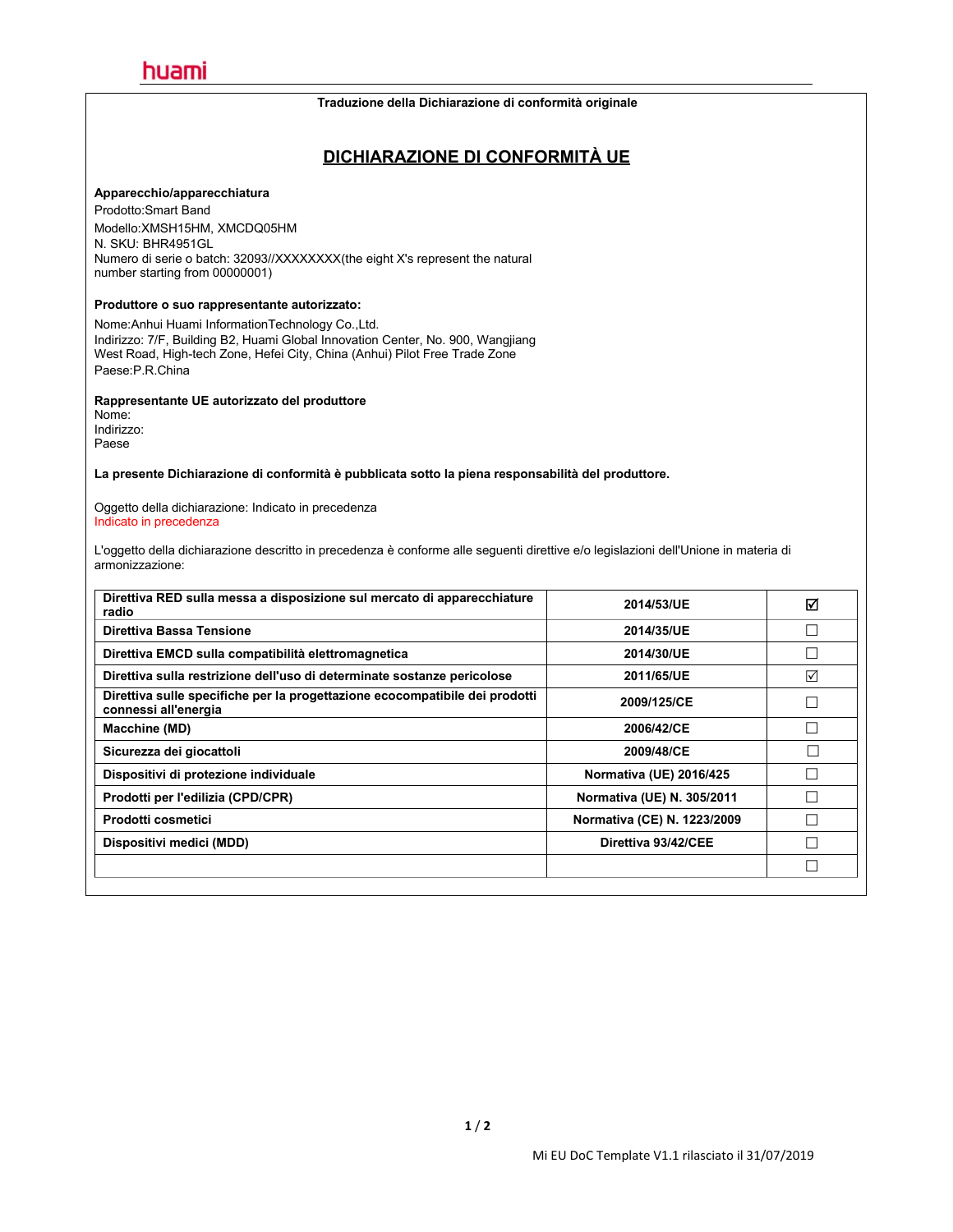Riferimenti agli standard armonizzati rilevanti utilizzati, inclusa la data dello standard, o riferimenti ad altre specifiche tecniche, inclusa la data della specifica, in relazione ai quali viene emessa la dichiarazione di conformità:

| Standard armonizzato           | N. report test   | <b>Test lab</b> |
|--------------------------------|------------------|-----------------|
| EN 301 489-1 V2.2.3            | 201202629SHA-003 | Intertek        |
| EN 301 489-17 V3.2.4           | 201202629SHA-003 | Intertek        |
| EN 300 328 V2.2.2              | 201202629SHA-001 | Intertek        |
| EN 62479:2010<br>EN 50663:2017 | 201202629SHA-004 | Intertek        |
| EN 62368-1:2014+A11:2017       | 201202628SHA-001 | Intertek        |
| EN 55032:2015                  | 201202629SHA-002 | Intertek        |
| EN 55035:2017                  | 201202629SHA-002 | Intertek        |
| EN IEC 63000:2018              | 66203600446      | BV              |
|                                |                  |                 |

Firma:

Immagine a colori del prodotto:



Formato per e perconto di Anhui Huami InformationTechnology Co.,Ltd

Luogo e data di pubblicazione: 7/F**, Building B2,** Huami Global Innovation Center, No. 900, Wangjiang | West Road, High-tech Zone, Hefei City, China (Anhui) Pilot Free Trade | Zone, China . 2021-03-11

Nome, funzione: *Lloyd Wong Certification Manager* guide lone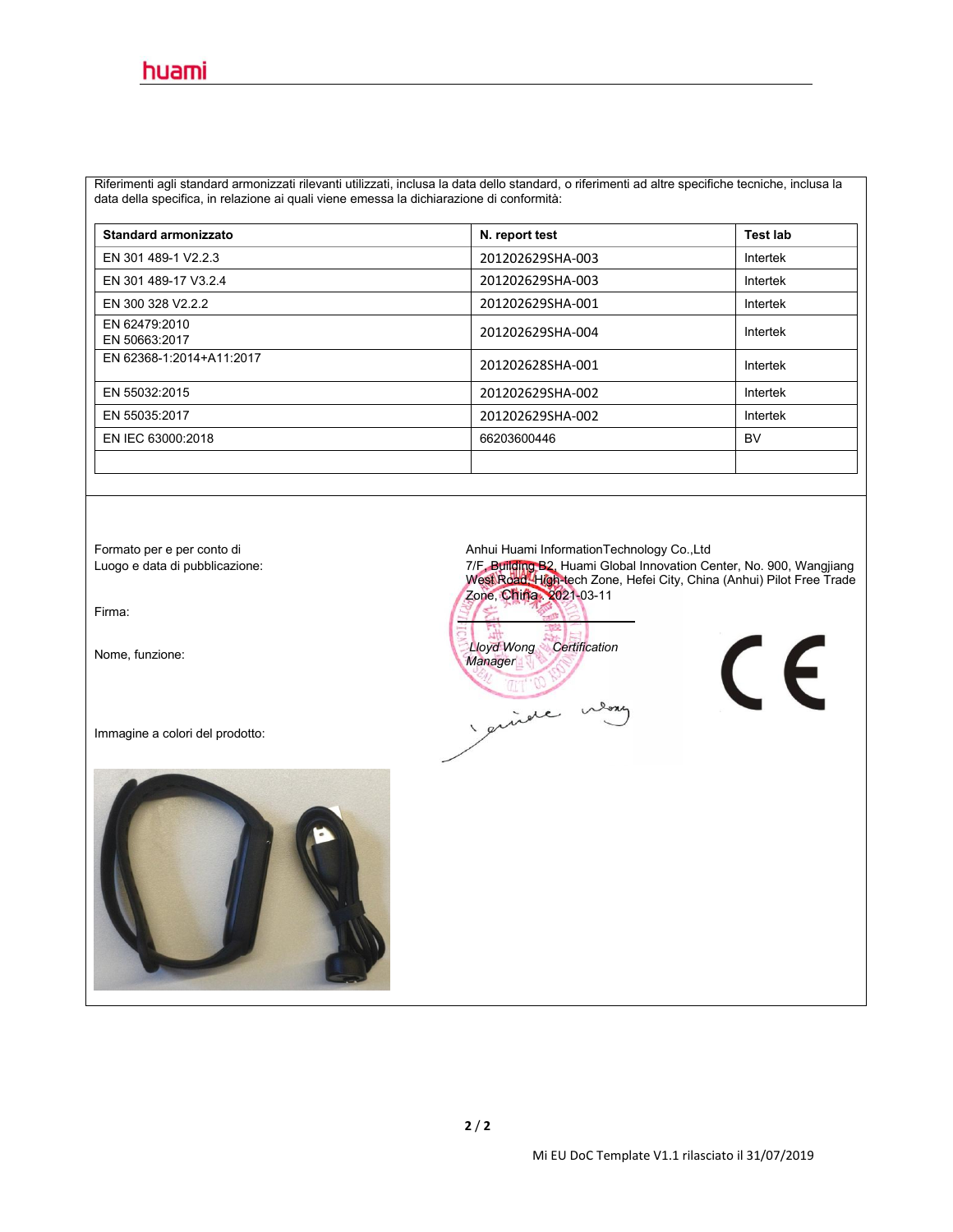#### **Vertaling van de oorspronkelijke verklaring van conformiteit**

### **EU-VERKLARING VAN CONFORMITEIT**

#### **Apparaat/Uitrusting**

Product:Smart Band Model:XMSH15HM, XMCDQ05HM SKU-nr:BHR4951GL Batch- of serienummer:32093//XXXXXXXX (the eight X's represent the natural number starting from 00000001)

### **Fabrikant of geautoriseerde vertegenwoordiger:**

Naam:Anhui Huami InformationTechnology Co.,Ltd. Adres:7/F, Building B2, Huami Global Innovation Center, No. 900, Wangjiang West Road, High-tech Zone, Hefei City, China (Anhui) Pilot Free Trade Zone Land:P.R.China

#### **Door de fabrikant geautoriseerde EU-vertegenwoordiger**

Naam: Adres: Land

**Deze verklaring van conformiteit wordt uitgegeven onder de exclusieve verantwoordelijkheid van de fabrikant.**

Object van de verklaring: Hierboven vermeld Hierboven vermeld

Het object van de hierboven beschreven verklaring voldoet aan de volgende door de Unie overeengekomen relevante richtlijnen en/of wetgeving(en):

| 2014/53/EU                     | ☑      |
|--------------------------------|--------|
| 2014/35/EU                     |        |
| 2014/30/EU                     |        |
| 2011/65/EU                     | ☑      |
| 2009/125/EC                    |        |
| 2006/42/EC                     |        |
| 2009/48/EC                     |        |
| Verordening (EU) 2016/425      |        |
| Verordening (EU) nr. 305/2011  |        |
| Verordening (EC) nr. 1223/2009 |        |
| Richtlijn 93/42/EEG            | $\Box$ |
|                                | $\Box$ |
|                                |        |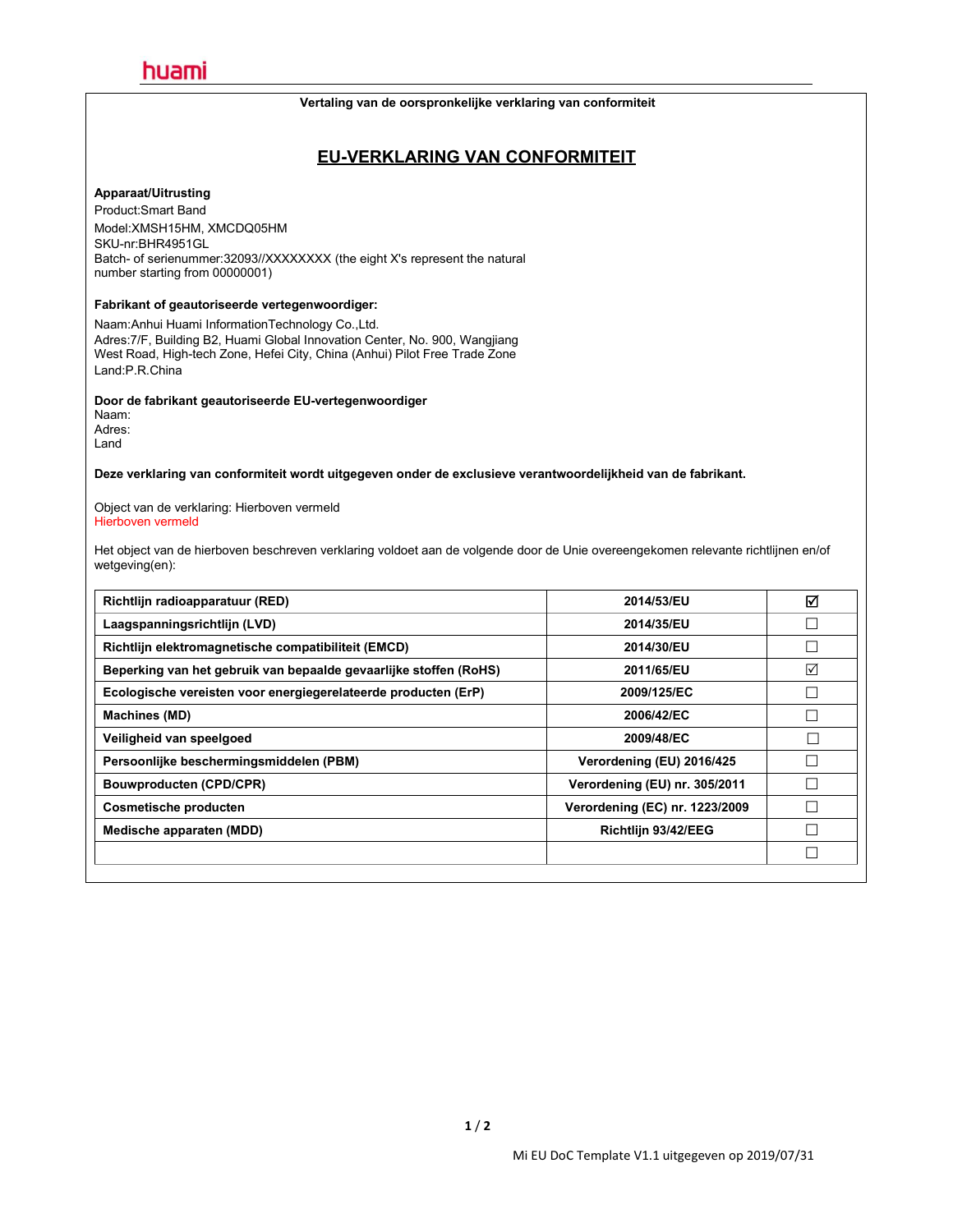Verwijzingen naar de relevante overeengekomen normen die worden gebruikt, inclusief de datum van de norm, ofverwijzingen naar de andere technische specificaties, inclusief de datum van de specificatie, met betrekking tot welke conformiteitwordt verklaard:

| Geharmoniseerde norm           | Testrapport nr.  | <b>Testlab</b> |
|--------------------------------|------------------|----------------|
| EN 301 489-1 V2.2.3            | 201202629SHA-003 | Intertek       |
| EN 301 489-17 V3.2.4           | 201202629SHA-003 | Intertek       |
| EN 300 328 V2.2.2              | 201202629SHA-001 | Intertek       |
| EN 62479:2010<br>EN 50663:2017 | 201202629SHA-004 | Intertek       |
| EN 62368-1:2014+A11:2017       | 201202628SHA-001 | Intertek       |
| EN 55032:2015                  | 201202629SHA-002 | Intertek       |
| EN 55035:2017                  | 201202629SHA-002 | Intertek       |
| EN IEC 63000:2018              | 66203600446      | <b>BV</b>      |
|                                |                  |                |

Handtekening:

Kleurenafbeelding van product:



Getekend voor en namens **Anhui Huami InformationTechnology Co.,Ltd** 

Plaats en datum van uitgifte: 7/F, Building B2, Huami Global Innovation Center, No.900, Wangjiang West Road, High-tech Zone, Hefei City, China (Anhui) Pilot Free Trade Zone, China . 2021-03-11 腎

Naam, functie: *Lloyd Wong Certification Manager*guide m

 $\epsilon$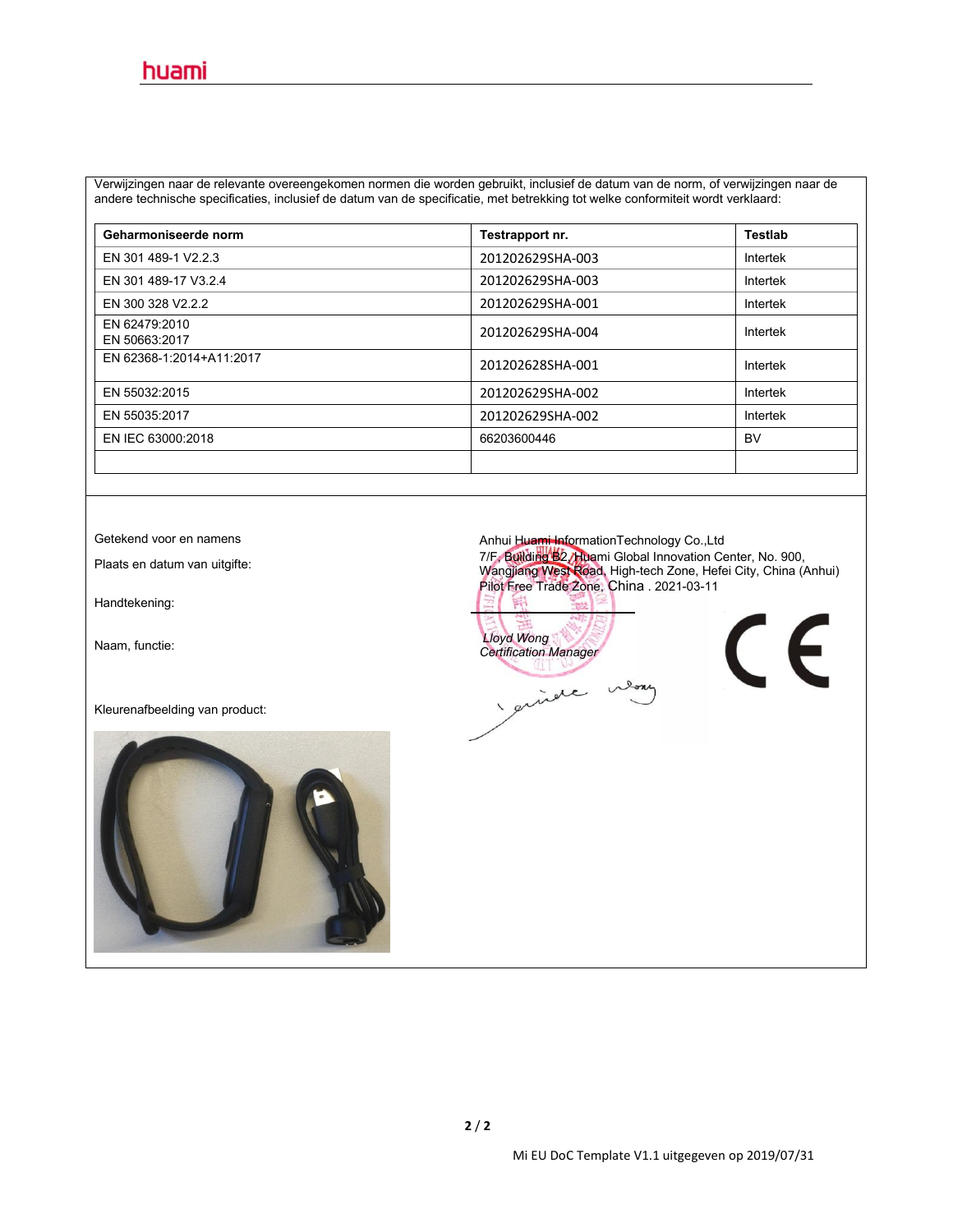#### **Tłumaczenie oryginalnej deklaracji zgodności**

### **DEKLARACJA ZGODNOŚCI UE**

#### **Urządzenia/sprzęt**

Produkt:Smart Band Model:XMSH15HM, XMCDQ05HM Nr SKU: BHR4951GL Numer partii lub serii: 32093//XXXXXXXX(the eight X's represent the natural number starting from 00000001)

### **Producent lub jego autoryzowany przedstawiciel:**

Nazwa:Anhui Huami InformationTechnology Co.,Ltd. Adres:7/F, Building B2, Huami Global Innovation Center, No. 900, Wangjiang West Road, High-tech Zone, Hefei City, China (Anhui) Pilot Free Trade Zone Kraj:P.R.China

#### **Autoryzowany przedstawiciel w Unii Europejskiej**

| Nazwa: |  |  |
|--------|--|--|
| Adres: |  |  |
| Kraj   |  |  |
|        |  |  |

#### **Niniejsza deklaracja zgodności jest wydana na wyłączną odpowiedzialność producenta.**

Obiekt deklaracji: Wymieniony powyżej Wymieniony powyżej

Opisany powyżej przedmiot deklaracji jest zgodny z następującymi przepisami prawa i/lub dyrektywami harmonizacji Unii:

| ☑               |
|-----------------|
|                 |
|                 |
| $\Box$          |
| $\triangledown$ |
|                 |
|                 |
|                 |
|                 |
| Г               |
|                 |
| Г               |
| $\Box$          |
|                 |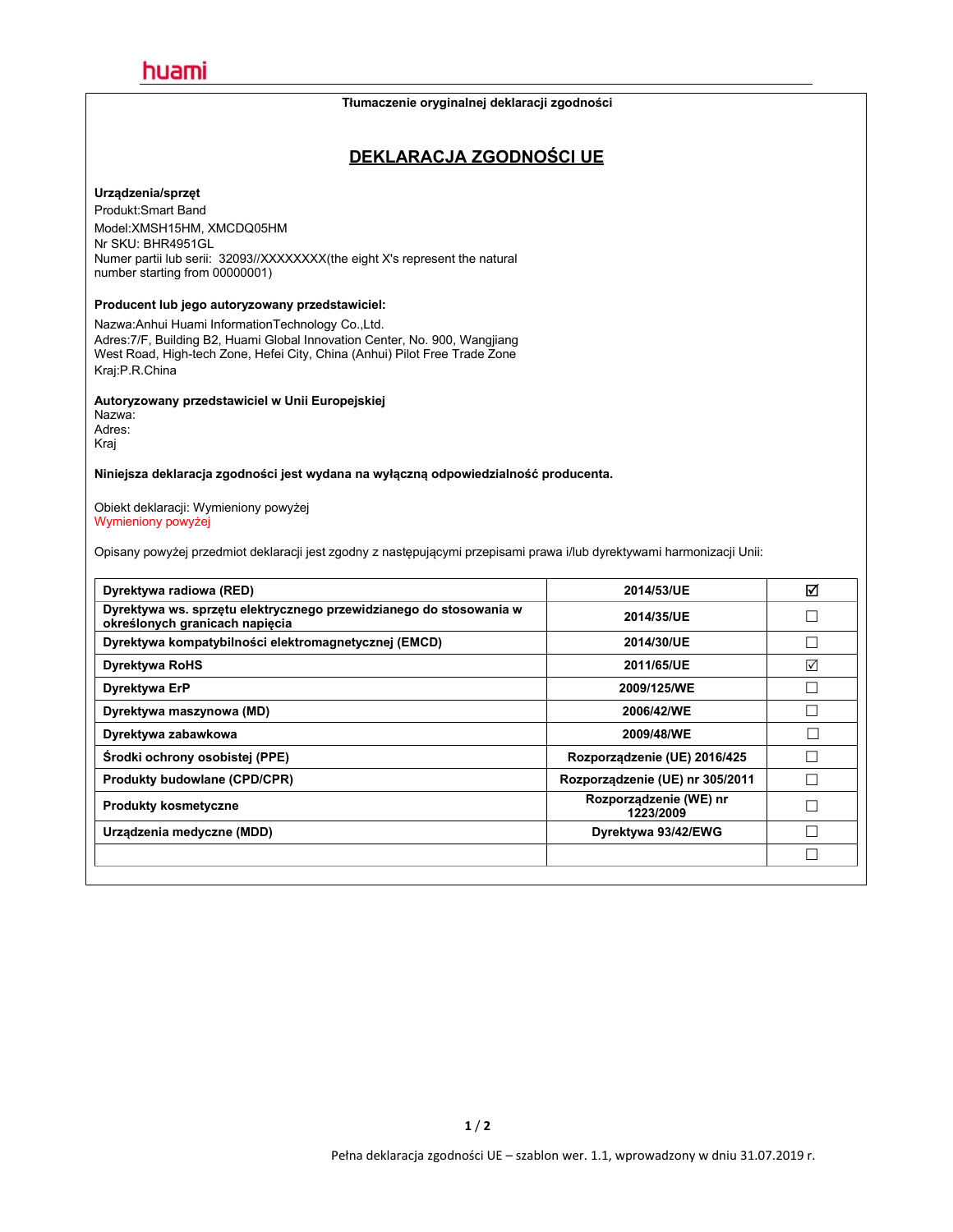Odniesienia do odpowiednich zharmonizowanych norm, w tym data normy lub odniesienia do innych specyfikacji technicznych, w tym data specyfikacji, w odniesieniu do których deklarowana jest zgodność:

| Norma zharmonizowana           | Nr raportu z testu | Laboratorium<br>badawcze |
|--------------------------------|--------------------|--------------------------|
| EN 301 489-1 V2.2.3            | 201202629SHA-003   | Intertek                 |
| EN 301 489-17 V3.2.4           | 201202629SHA-003   | Intertek                 |
| EN 300 328 V2.2.2              | 201202629SHA-001   | Intertek                 |
| EN 62479:2010<br>EN 50663:2017 | 201202629SHA-004   | Intertek                 |
| EN 62368-1:2014+A11:2017       | 201202628SHA-001   | Intertek                 |
| EN 55032:2015                  | 201202629SHA-002   | Intertek                 |
| EN 55035:2017                  | 201202629SHA-002   | Intertek                 |
| EN IEC 63000:2018              | 66203600446        | <b>BV</b>                |
|                                |                    |                          |

Podpis:

HUAMZ

Podpisano dla i w imieniu **Anhui Huami InformationTechnology Co.,Ltd** 7/F, Building B2, Huami Global Innovation Center, No. 900, Wangjiang West<br>
Read High toob Zene, Hotel City, China (Aphui) Bilot Ereo Trade Zene Road, High-tech Zone, Hefei City, China (Anhui) Pilot Free Trade Zone, China . 2021-03-11

 $\epsilon$ 

Imię <sup>i</sup> nazwisko, funkcja: *Lloyd Wong Certification Manager*

Kolorowy obraz produktu:

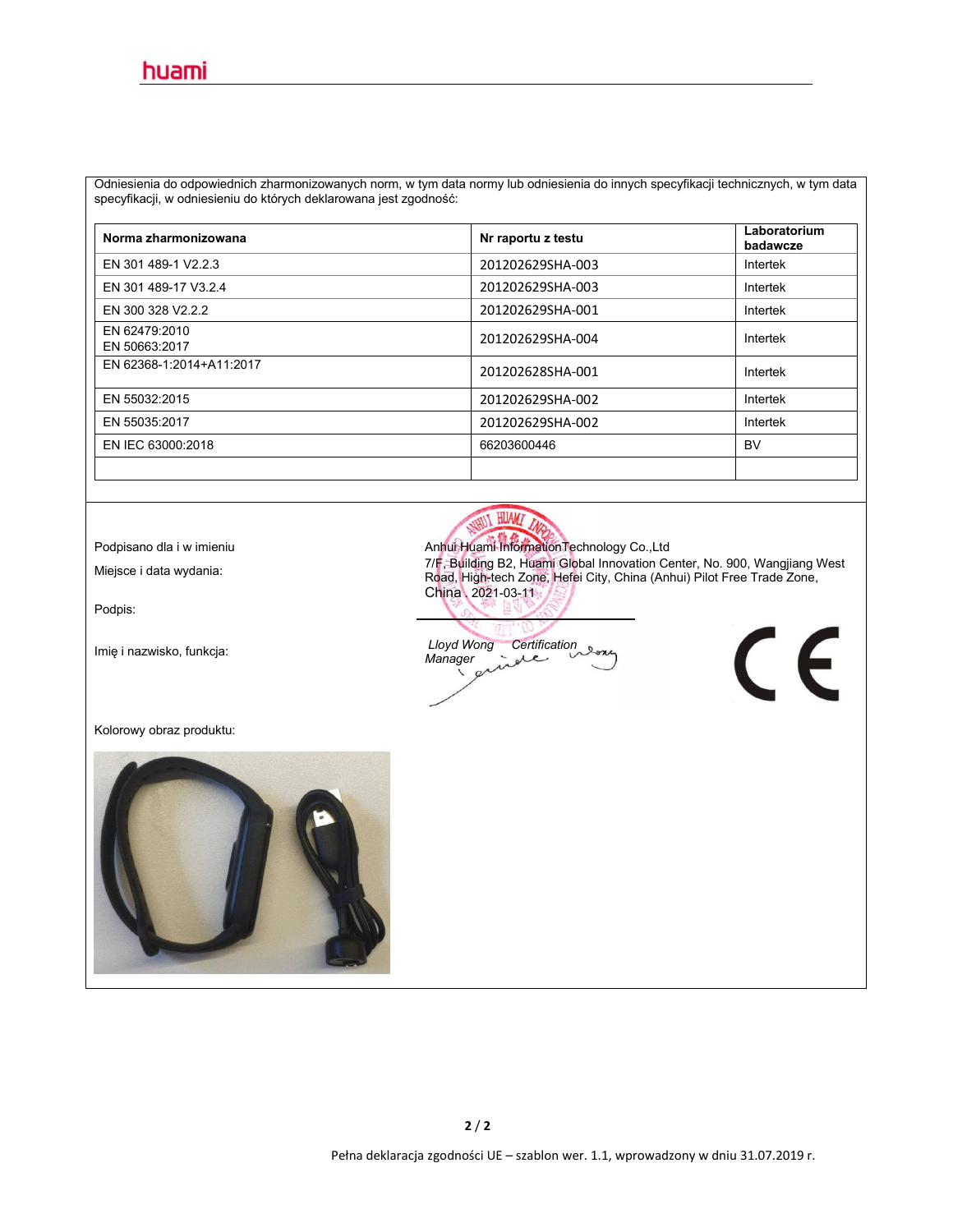#### **Tradução da Declaração de Conformidade original**

### **DECLARAÇÃO DE CONFORMIDADE DA UE**

#### **Aparelho/equipamento**

Produto:Smart Band

Modelo:XMSH15HM, XMCDQ05HM N.º SKU: BHR4951GL Número de lote ou série: 32093//XXXXXXXX (the eight X's represent the natural number starting from 00000001)

#### **Fabricante ou o respetivo representante autorizado:**

Nome:Anhui Huami InformationTechnology Co.,Ltd. Endereço:7/F, Building B2, Huami Global Innovation Center, No. 900, Wangjiang West Road, High-tech Zone, Hefei City, China (Anhui) Pilot Free Trade Zone País:P.R.China

#### **Representante autorizado do fabricante na UE**

Nome: Endereço: País:

#### **Esta declaração de conformidade é emitida sob a exclusiva responsabilidade do fabricante.**

Objeto da declaração: Indicado acima Indicado acima

O objeto da declaração acima indicado está em conformidade com as seguintes diretivas de harmonização e/ou legislação(ões) relevante(s) da União Europeia:

| Diretiva de Equipamentos de Rádio (RED)                                                       | 2014/53/UE                     | ☑ |
|-----------------------------------------------------------------------------------------------|--------------------------------|---|
| Diretiva de Baixa Tensão (LVD)                                                                | 2014/35/UE                     |   |
| Diretiva de Compatibilidade Eletromagnética (EMCD)                                            | 2014/30/UE                     |   |
| Restrição do uso de determinadas substâncias perigosas (RoHS)                                 | 2011/65/UE                     | ☑ |
| Requisitos de conceção ecológica para produtos relacionados com o<br>consumo de energia (ErP) | 2009/125/CE                    |   |
| <b>Maquinaria (MD)</b>                                                                        | 2006/42/CE                     |   |
| Segurança de brinquedos                                                                       | 2009/48/CE                     |   |
| Equipamento de proteção individual (PPE)                                                      | Regulamento (UE) 2016/425      |   |
| Produtos de construção (CPD/CPR)                                                              | Regulamento (UE) n.º 305/2011  |   |
| <b>Produtos cosméticos</b>                                                                    | Regulamento (CE) n.º 1223/2009 |   |
| Dispositivos médicos (MDD)                                                                    | Diretiva 93/42/CEE             |   |
|                                                                                               |                                |   |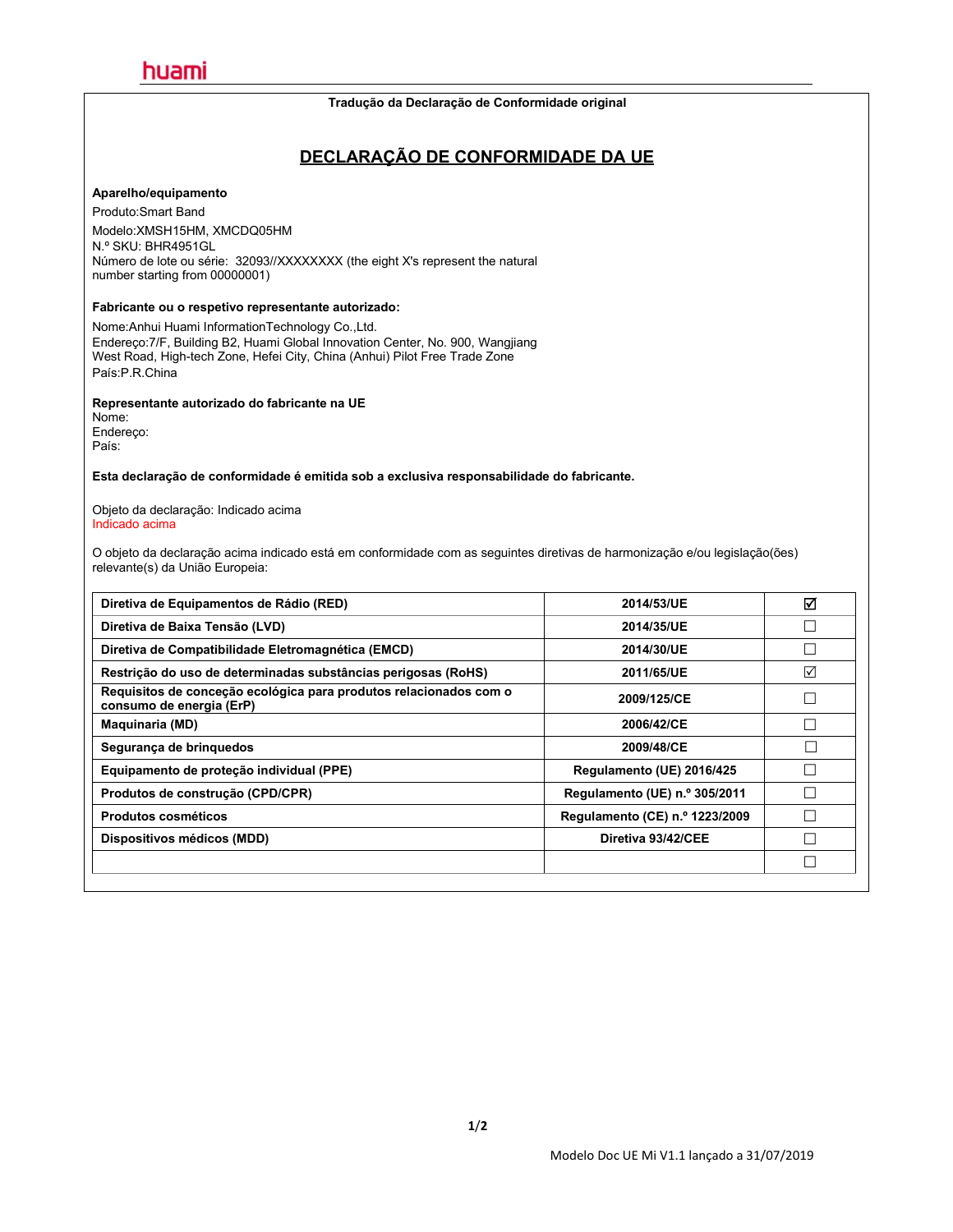Referências às normas harmonizadas relevantes utilizadas, incluindo a data da norma, ou referências a outras especificações técnicas, incluindo a data da especificação, em relação às quais é declarada a conformidade:

| Norma harmonizada              | N.º do relatório de ensaio | Laboratório de<br>ensaios |
|--------------------------------|----------------------------|---------------------------|
| EN 301 489-1 V2.2.3            | 201202629SHA-003           | Intertek                  |
| EN 301 489-17 V3.2.4           | 201202629SHA-003           | Intertek                  |
| EN 300 328 V2.2.2              | 201202629SHA-001           | Intertek                  |
| EN 62479:2010<br>EN 50663:2017 | 201202629SHA-004           | Intertek                  |
| EN 62368-1:2014+A11:2017       | 201202628SHA-001           | Intertek                  |
| EN 55032:2015                  | 201202629SHA-002           | Intertek                  |
| EN 55035:2017                  | 201202629SHA-002           | Intertek                  |
| EN IEC 63000:2018              | 66203600446                | <b>BV</b>                 |
|                                |                            |                           |

Assinatura:

Imagem a cores do produto:



Assinado por e em nome de Anhui Huami InformationTechnology Co.,Ltd Local <sup>e</sup> data da emissão: 7/F, Building B2, Huami Global Innovation Center, No.900, Wangjiang West Road, High-tech Zone, Hefei City, China (Anhui) Pilot Free Trade Zone, China . 2021-03-11 Nome, função: *Lloyd Wong Certification Manager* **SYL** inde  $\Omega$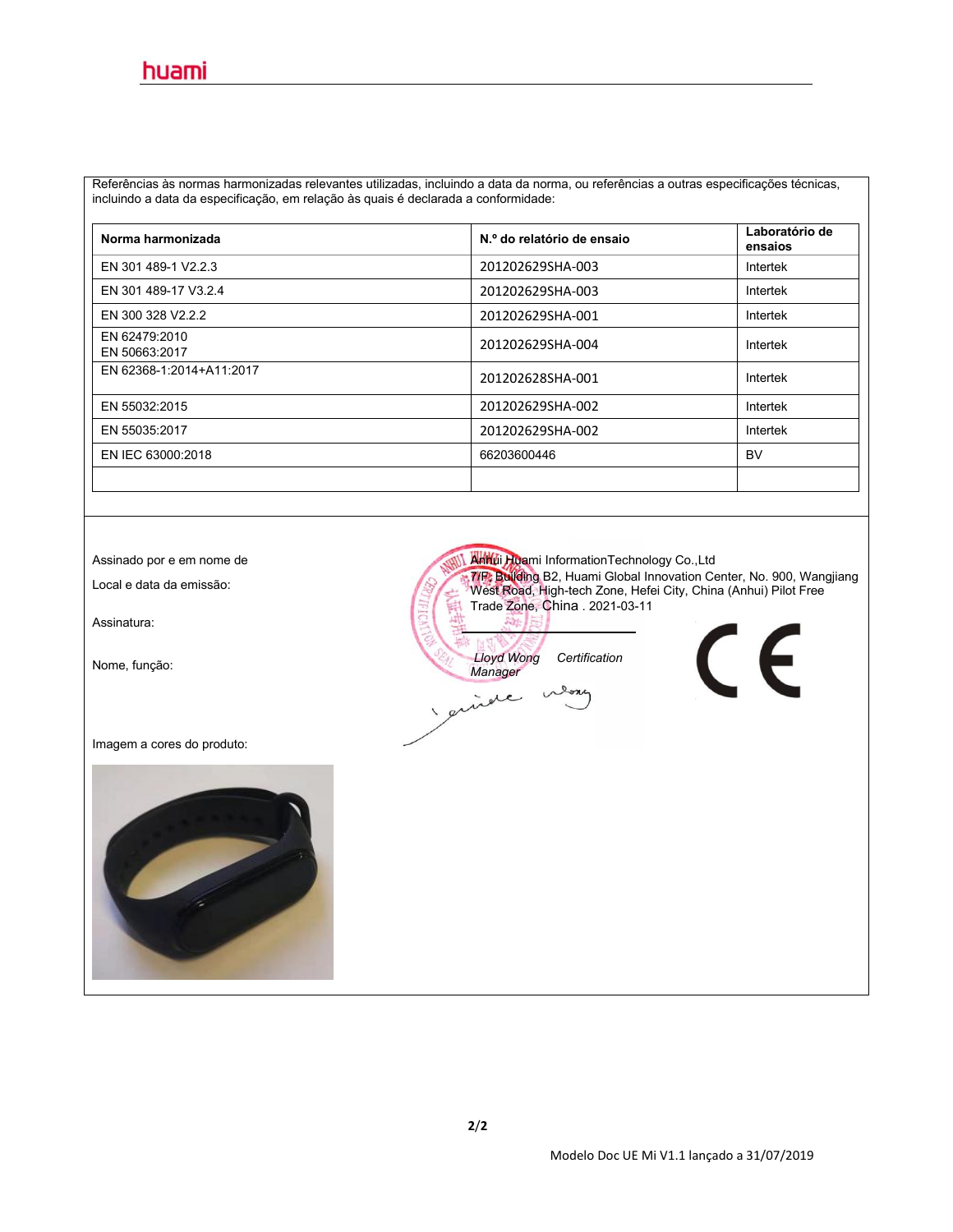#### **Traducerea declaraţiei de conformitate originale**

### **DECLARAŢIA DE CONFORMITATE UE**

#### **Aparat/Echipament**

Produs:Smart Band Model:XMSH15HM, XMCDQ05HM Nr. SKU:BHR4951GL Lot sau număr serie: 32093//XXXXXXXX (the eight X's represent the natural number starting from 00000001)

#### **Producătorul sau reprezentantul autorizat al acestuia:**

Numele:Anhui Huami InformationTechnology Co.,Ltd. Adresa:7/F, Building B2, Huami Global Innovation Center, No.900, Wangjiang West Road, High-tech Zone, Hefei City, China (Anhui) Pilot Free Trade Zone Ţara:P.R.China

#### **Reprezentantul UE autorizat al producătorilor**

Numele: Adresa: Ţara

#### **Această declaraţie de conformitate a fost emisă de producător în calitate de unic responsabil.**

Obiectul declaraţiei: Enumerat mai sus Enumerat mai sus

Obiectul declaraţiei descrise mai sus este în conformitate cu următoarele directive şi legi relevante privind armonizarea, ale Uniunii:

| 2014/53/UE                      | ☑ |
|---------------------------------|---|
| 2014/35/UE                      |   |
| 2014/30/UE                      |   |
| 2011/65/UE                      | ☑ |
| 2009/125/CE                     |   |
| 2006/42/CE                      |   |
| 2009/48/CE                      |   |
| Regulamentul (UE) 2016/425      |   |
| Regulamentul (UE) Nr. 305/2011  |   |
| Regulamentul (CE) Nr. 1223/2009 |   |
| Directiva 93/42/CEE             |   |
|                                 |   |
|                                 |   |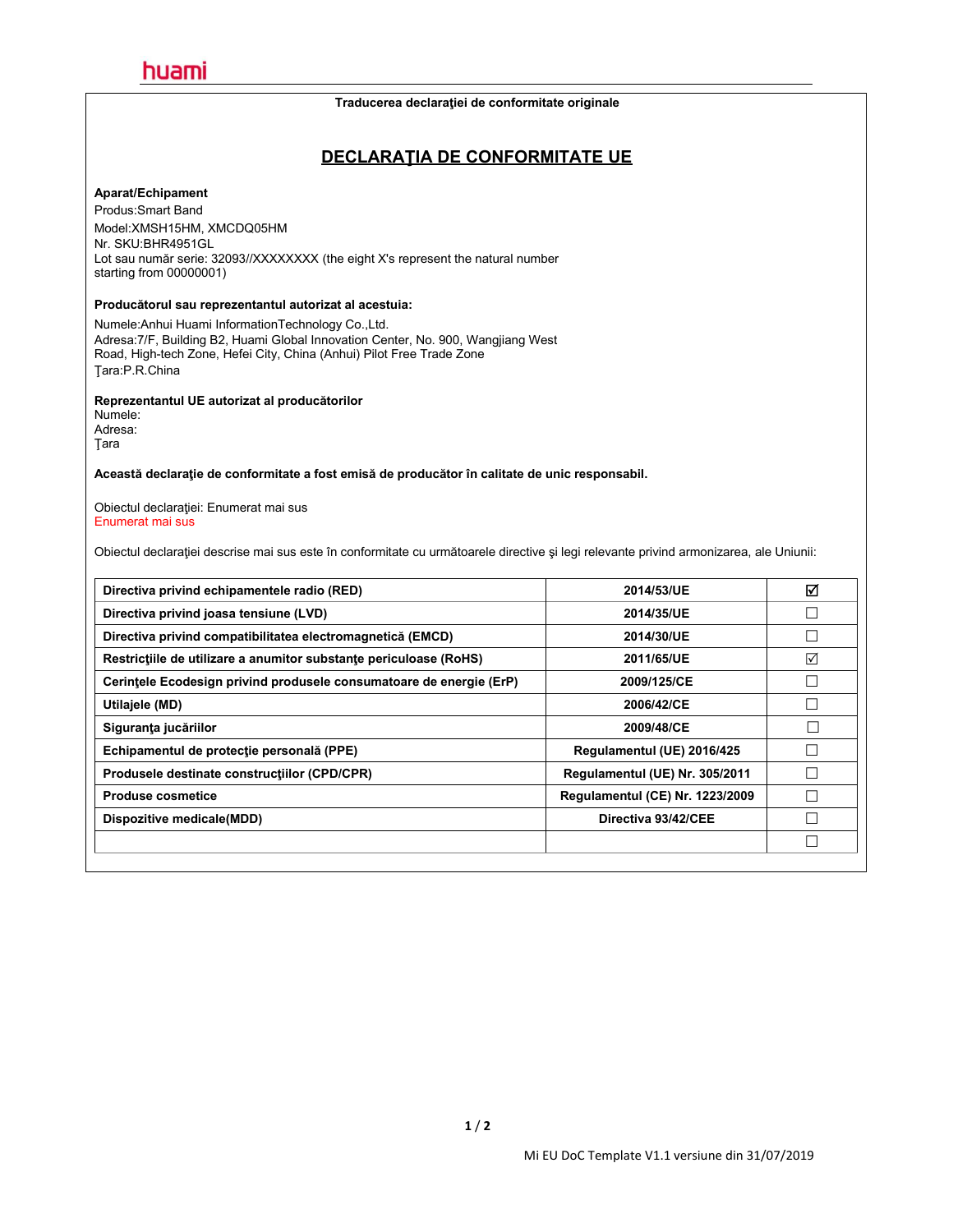Referinţele la standardele armonizate relevante utilizate, inclusiv data standardului sau referinţele la alte specificaţii tehnice, inclusiv data specificaţiilor, în raport cu care este declarată conformitatea:

| <b>Standard armonizat</b>      | Raport test nr.  | <b>Laborator test</b> |
|--------------------------------|------------------|-----------------------|
| EN 301 489-1 V2.2.3            | 201202629SHA-003 | Intertek              |
| EN 301 489-17 V3.2.4           | 201202629SHA-003 | Intertek              |
| EN 300 328 V2.2.2              | 201202629SHA-001 | Intertek              |
| EN 62479:2010<br>EN 50663:2017 | 201202629SHA-004 | Intertek              |
| EN 62368-1:2014+A11:2017       | 201202628SHA-001 | Intertek              |
| EN 55032:2015                  | 201202629SHA-002 | Intertek              |
| EN 55035:2017                  | 201202629SHA-002 | Intertek              |
| EN IEC 63000:2018              | 66203600446      | <b>BV</b>             |
|                                |                  |                       |

Semnătura:

Imaginea color a produsului:



Semnat pentru și în numele **Anhui Huami InformationTechnology Co.,Ltd** لاست لون لون المراجع المراجع المراجع المراجع المراجع المراجع المراجع المراجع المراجع المراجع المراجع المراجع ا<br>West Road, High-tech Zone, Hefei City, China (Anhui) Pilot Free Trade Zone, China . 2021-03-11

Numele, funcţia: *Lloyd Wong Certification Manager*

Lore inde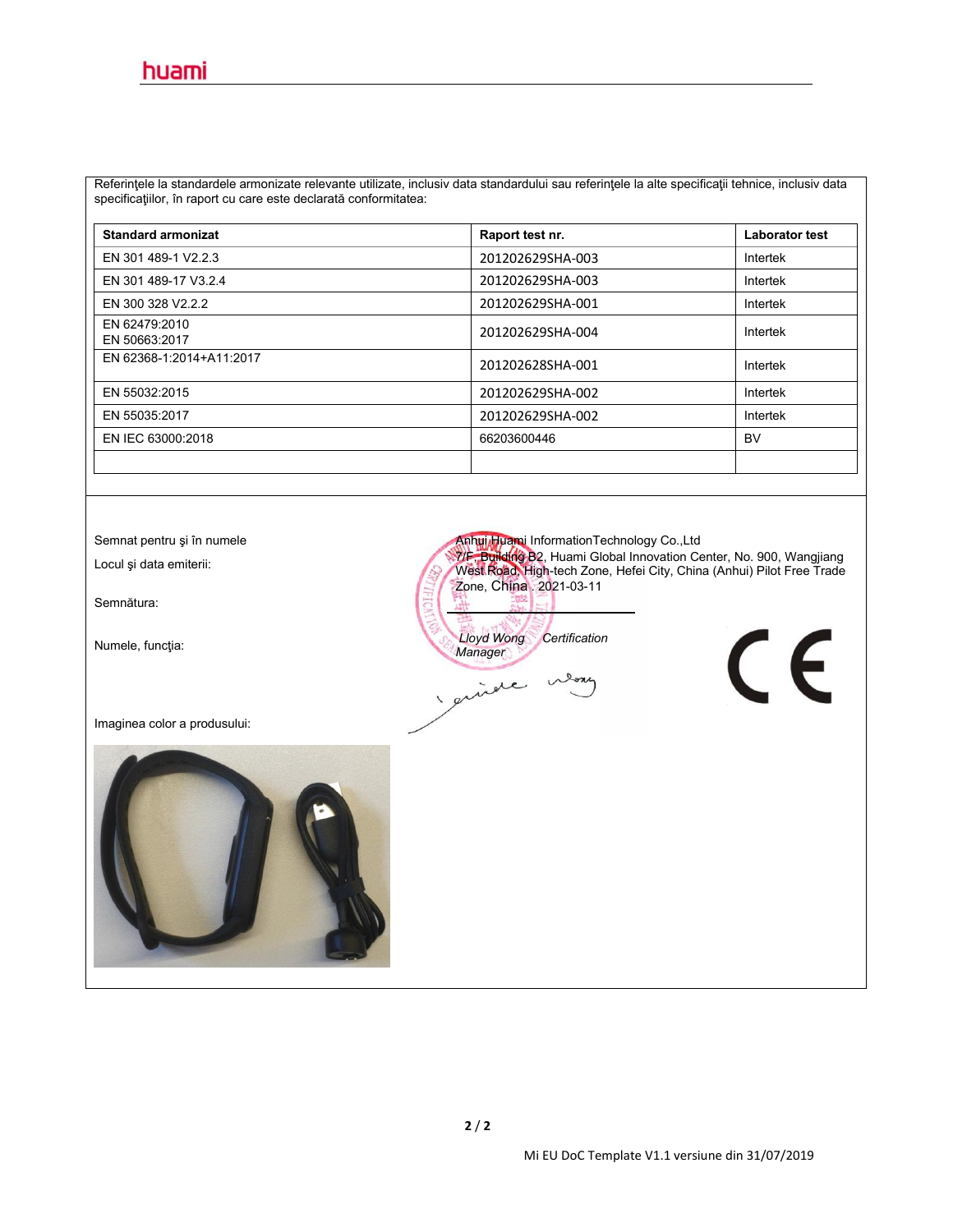#### **Перевод оригинальной Декларации о соответствии**

### **ДЕКЛАРАЦИЯ ЕС О СООТВЕТСТВИИ**

#### **Аппаратура/оборудование**

Изделие: Smart Band Модель:XMSH15HM, XMCDQ05HM Артикул: BHR4951GL Номер партии или серийный номер: 32093//XXXXXXXX(the eight X's represent the natural number starting from 00000001)

#### **Производитель или его уполномоченный представитель:**

Название:Anhui Huami InformationTechnology Co.,Ltd. Адрес: 7/F, Building B2, Huami Global Innovation Center, No.900, Wangjiang West Road, High-tech Zone, Hefei City, China (Anhui) Pilot Free Trade Zone

**Официальный представитель производителя в ЕС**

Название: Адрес: Страна

**Ответственность за выпуск настоящей Декларации о соответствии полностью возлагается на производителя.**

Предмет декларации: Перечислено выше Перечислено выше

Предмет декларации, описанный выше, соответствует следующим Директивам по гармонизации ЕС и/или нормативно-правовым актам:

| Директива на радиооборудование (RED)                       | 2014/53/EC               | ☑ |
|------------------------------------------------------------|--------------------------|---|
| Директива на низковольтное оборудование (LVD)              | 2014/35/EC               |   |
| Директива на электромагнитную совместимость (EMCD)         | 2014/30/EC               |   |
| Ограничение использования некоторых опасных веществ (RoHS) | 2011/65/EC               | ☑ |
| Требования к экодизайну энергосвязанных изделий (ErP)      | 2009/125/EC              |   |
| Безопасность машин и оборудования (MD)                     | 2006/42/EC               |   |
| Безопасность игрушек                                       | 2009/48/EC               |   |
| Средства индивидуальной защиты (СИЗ)                       | Стандарт (ЕС) 2016/425   |   |
| Строительная продукция (CPD/CPR)                           | Стандарт (ЕС) №305/2011  |   |
| Косметические изделия                                      | Стандарт (ЕК) №1223/2009 |   |
| Медицинские устройства (MDD)                               | Директива 93/42/ЕЭС      |   |
|                                                            |                          |   |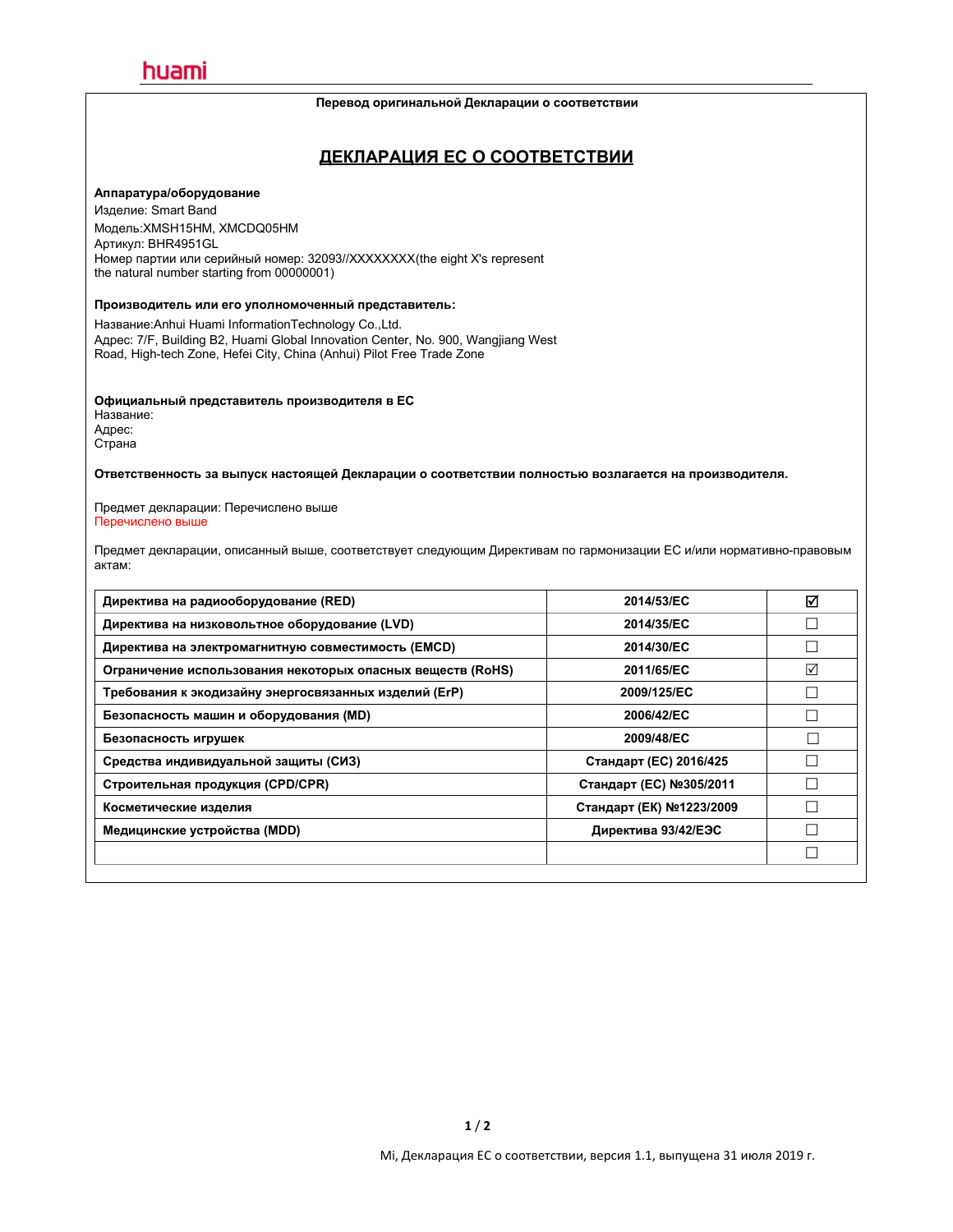Ссылки на применимые стандарты гармонизации (включая дату принятия) и иные спецификации (включая дату создания), соответствие которым утверждается:

| Стандарт гармонизации          | № отчета об испытании | Испытательная<br>лаборатория |
|--------------------------------|-----------------------|------------------------------|
| EN 301 489-1 V2.2.3            | 201202629SHA-003      | Intertek                     |
| EN 301 489-17 V3.2.4           | 201202629SHA-003      | Intertek                     |
| EN 300 328 V2.2.2              | 201202629SHA-001      | Intertek                     |
| EN 62479:2010<br>EN 50663:2017 | 201202629SHA-004      | Intertek                     |
| EN 62368-1:2014+A11:2017       | 201202628SHA-001      | Intertek                     |
| EN 55032:2015                  | 201202629SHA-002      | Intertek                     |
| EN 55035:2017                  | 201202629SHA-002      | Intertek                     |
| EN IEC 63000:2018              | 66203600446           | <b>BV</b>                    |
|                                |                       |                              |

Подпись:

Цветное изображение изделия:



Подписано для/от имени **Anhui Huami InformationTechnology Co.,Ltd**<br>Mecто и дата выпуска: Место в данно в детей Альф Место и дата выпуска: 7/F, Building B2, Huami Global Innovation Center, No. 900, Wangjiang West Road, High-tech Zone, Hefei City, China (Anhui) | Pilot Free Trade Zone, China . 2021-03-11



 $\epsilon$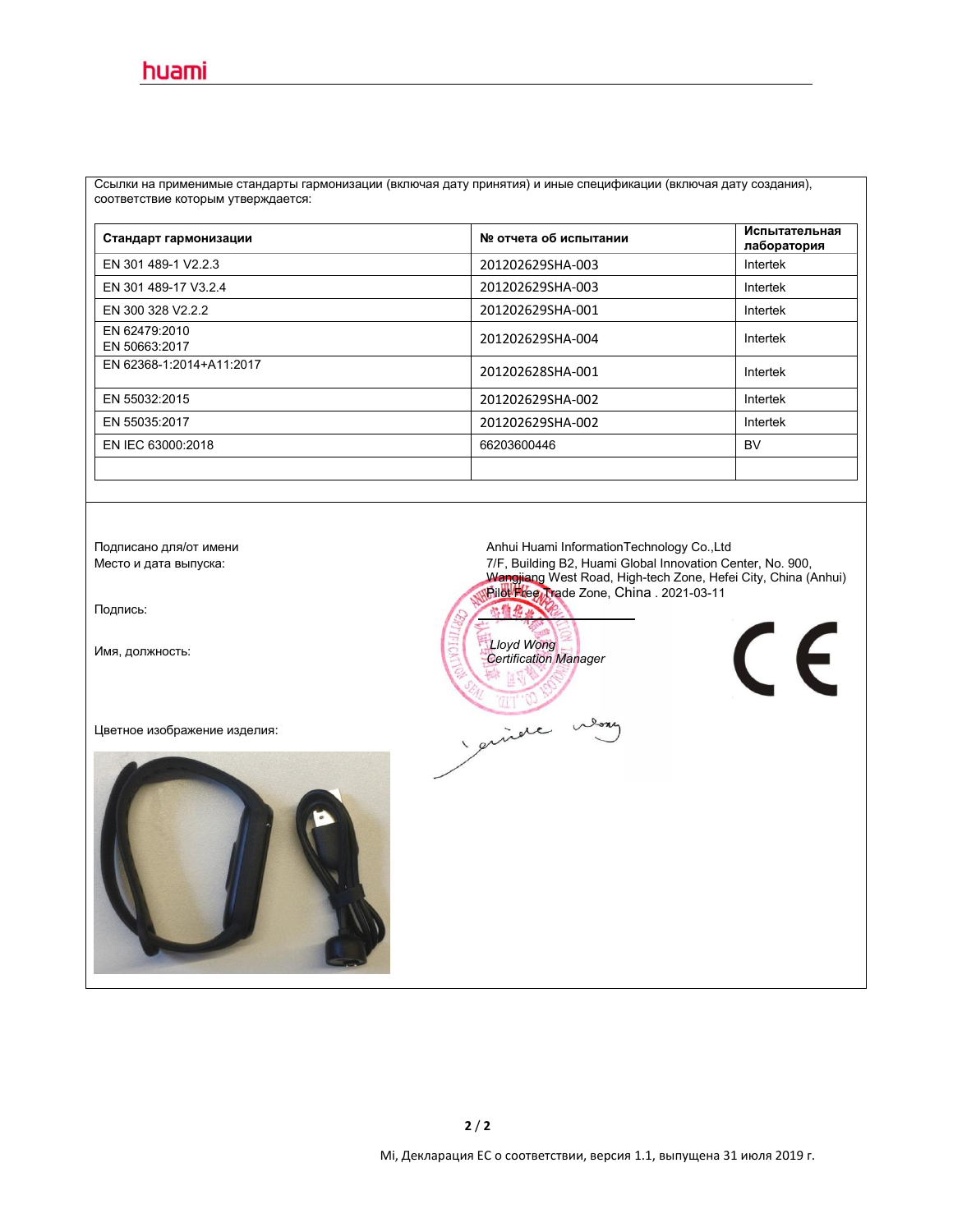#### **Orijinal Uygunluk Beyanının çevirisi**

### **AB UYGUNLUK BEYANI**

#### **Cihaz/Ekipman**

Ürün:Smart Band Model:XMSH15HM, XMCDQ05HM SKU No.: BHR4951GL Parti veya Seri Numarası: 32093//XXXXXXX (the eight X's represent the natural number starting from 00000001)

#### **Üretici veya üreticinin yetkili temsilcisi:**

Adı:Anhui Huami InformationTechnology Co.,Ltd. Adres:7/F, Building B2, Huami Global Innovation Center, No. 900, Wangjiang West Road, High-tech Zone, Hefei City, China (Anhui) Pilot Free Trade Zone Ülke:P.R.China

#### **Üreticinin yetkili AB Temsilcisi**

Adı: Adres: Ülke

**Bu uygunluk beyanı, üreticinin yegane sorumluluğu altında yayınlanmıştır.**

Beyan konusu: Yukarıda listelenmiştir Yukarıda listelenmiştir

Yukarıda belirtilen beyanın konusu, aşağıdaki ilgili AB uyumlaştırma direktifleri ve/veya mevzuatları ile uyumludur:

| Radyo Ekipmanı Direktifi (RED)                                | 2014/53/AB                      | ☑               |
|---------------------------------------------------------------|---------------------------------|-----------------|
| Alcak Gerilim Direktifi (LVD)                                 | 2014/35/AB                      | $\Box$          |
| Elektromanyetik Uyumluluk Direktifi (EMCD)                    | 2014/30/AB                      | $\Box$          |
| Belirli tehlikeli maddelerin kullanımının kısıtlanması (RoHS) | 2011/65/AB                      | $\triangledown$ |
| Enerjiyle ilgili ürünler için Ecodesign Gereklilikleri (ErP)  | 2009/125/AT                     | $\Box$          |
| <b>Makineler (MD)</b>                                         | 2006/42/AT                      | $\Box$          |
| Oyuncak güvenliği                                             | 2009/48/AT                      |                 |
| Kişisel koruyucu ekipman (KKE)                                | 2016/425 Sayılı Düzenleme (AB)  | $\Box$          |
| İnşaat ürünleri (CPD/CPR)                                     | 305/2011 Sayılı Düzenleme (AB)  |                 |
| Kozmetik ürünler                                              | 1223/2009 Sayılı Düzenleme (AB) |                 |
| Tibbi cihazlar (MDD)                                          | 93/42/AET Sayılı Direktifi      |                 |
|                                                               |                                 | $\Box$          |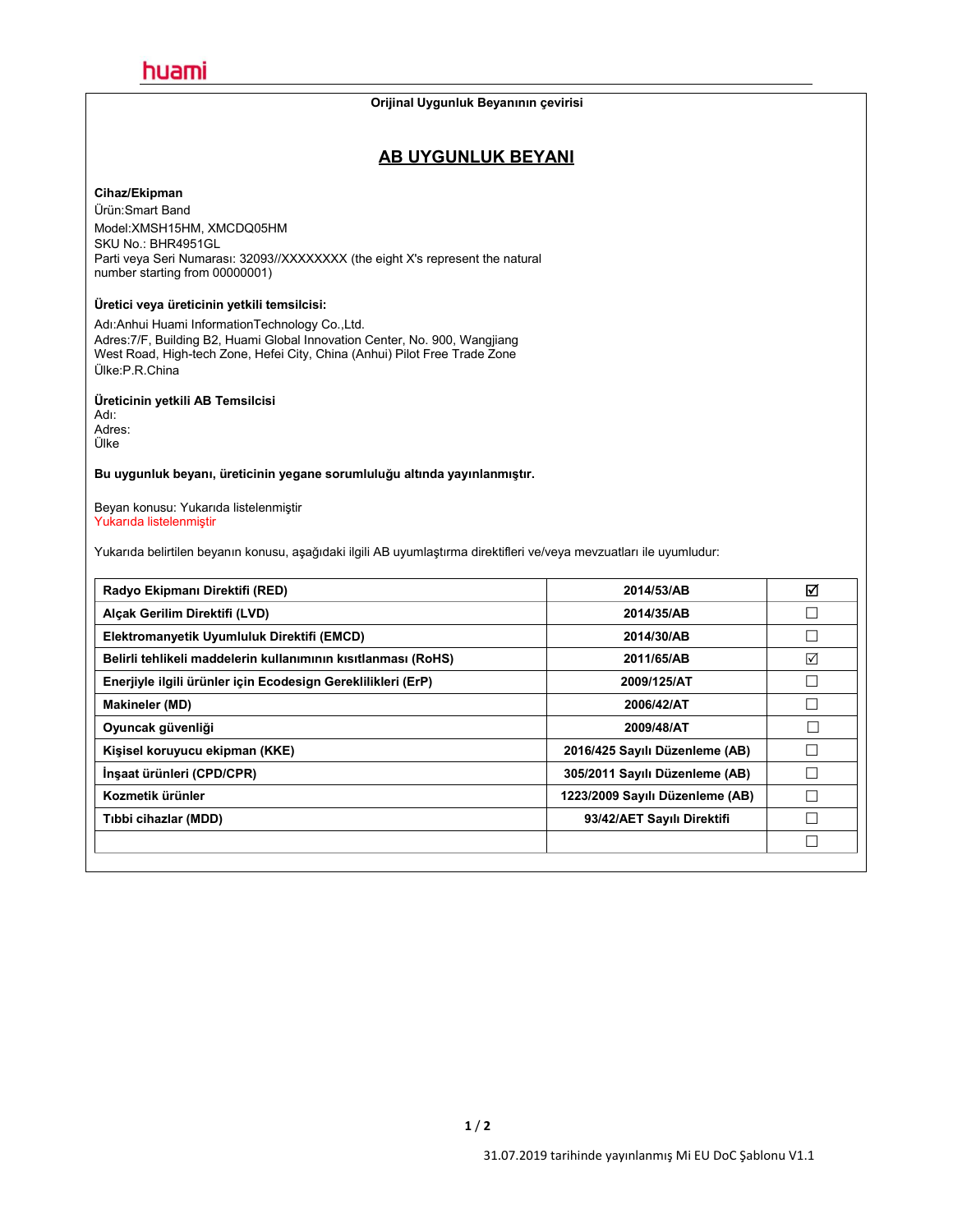Uygunluğun beyan edildiğiilgili uyumlaştırılmış standartlara (standart tarihi dahil olmak üzere) atıflar veya diğer teknik özelliklere (teknik özellik tarihi dahil olmak üzere) atıflar:

| Uyumlaştırılmış Standart       | Test Raporu No.  | <b>Test laboratuvari</b> |
|--------------------------------|------------------|--------------------------|
| EN 301 489-1 V2.2.3            | 201202629SHA-003 | Intertek                 |
| EN 301 489-17 V3.2.4           | 201202629SHA-003 | Intertek                 |
| EN 300 328 V2.2.2              | 201202629SHA-001 | Intertek                 |
| EN 62479:2010<br>EN 50663:2017 | 201202629SHA-004 | Intertek                 |
| EN 62368-1:2014+A11:2017       | 201202628SHA-001 | Intertek                 |
| EN 55032:2015                  | 201202629SHA-002 | Intertek                 |
| EN 55035:2017                  | 201202629SHA-002 | Intertek                 |
| EN IEC 63000:2018              | 66203600446      | <b>BV</b>                |
|                                |                  |                          |

İmza:

Ürünün Renkli Görüntüsü:



Şu kişinin adına ve namına imzalanmıştır: Anhui Huami InformationTechnology Co.,Ltd

Yayınlanma yeri ve tarihi: 7/F, Building B2, Huami Global Innovation Center, No. 900, Wangjiang West<br>Road High-tech Zone-Hefei City, China (Anhui) Pilot Free Trade Zone Road, High-tech Zone, Hefei City, China (Anhui) Pilot Free Trade Zone, Road, High-tech<br>China . 2021<mark>-03511III/W/7</mark>77

Ad, işlev: *Lloyd Wong Certification Manager* guide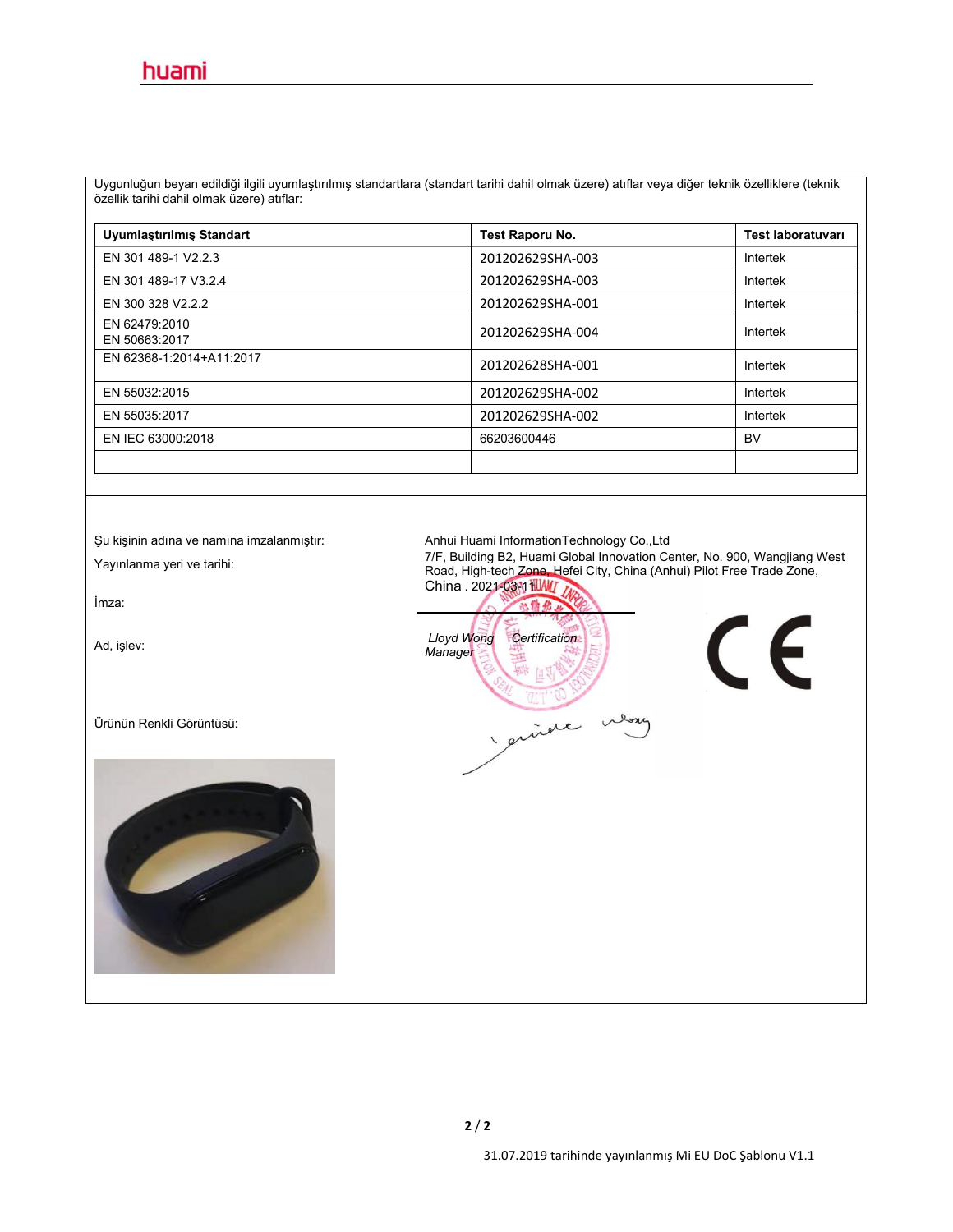#### **Переклад оригінальної декларації про відповідність**

### **ДЕКЛАРАЦІЯ ПРО ВІДПОВІДНІСТЬ ДИРЕКТИВАМ ЄС**

#### **Прилад / обладнання**

Продукт:Smart Band Модель:XMSH15HM, XMCDQ05HM Інвентарний №: BHR4951GL Серійний номер або номер партії:32093//XXXXXXXX (the eight X's represent the natural number starting from 00000001)

#### **Виробник або його вповноважений представник:**

Назва:Anhui Huami InformationTechnology Co.,Ltd. Адреса:7/F, Building B2, Huami Global Innovation Center, No.900, Wangjiang West Road, High-tech Zone, Hefei City, China (Anhui) Pilot Free Trade Zone Країна:P.R.China

#### **Уповноважений представник виробника в країнах ЄС**

Назва: Адреса: Країна:

**Цю декларацію про відповідність випущено під виключну відповідальність виробника.**

Предмет декларації: Зазначено вище Зазначено вище

Описаний вище предмет декларації виконує вимоги зазначених нижче відповідних директив, націлених на гармонізацію стандартів Союзу, та / або законів:

| Директива про радіообладнання (Radio Equipment Directive, RED)<br>2014/53/EU                                                              | ☑ |
|-------------------------------------------------------------------------------------------------------------------------------------------|---|
| Директива про низьковольтне обладнання (Low Voltage Directive,<br>2014/35/EU<br>LVD)                                                      |   |
| Директива про електромагнітну сумісність (Electromagnetic<br>2014/30/EU<br><b>Compatibility Directive, EMCD)</b>                          |   |
| Директива про обмеження вмісту небезпечних речовин (Restriction of<br>2011/65/EU<br>the use of certain hazardous substances, RoHS)        | ☑ |
| Вимоги до екологічного проектування енергоспоживчої продукції<br>2009/125/EC<br>(Ecodesign Requirements for energy-related products, ErP) |   |
| Директива про машинне обладнання (Machinery Directive, MD)<br>2006/42/EC                                                                  |   |
| Директива про безпеку іграшок<br>2009/48/EC                                                                                               |   |
| Директива про засоби індивідуального захисту (Personal protective<br>Регламент СС (EU) 2016/425<br>equipment, PPE)                        |   |
| Регламент ЄС (EU) № 305/2011<br>Будівельна продукція (CPD/CPR)                                                                            |   |
| Регламент ЄС (ЕС) № 1223/2009<br>Косметична продукція                                                                                     |   |
| Директива 93/42/ЕЕС<br>Медичні прилади (MDD)                                                                                              |   |
|                                                                                                                                           |   |
|                                                                                                                                           |   |